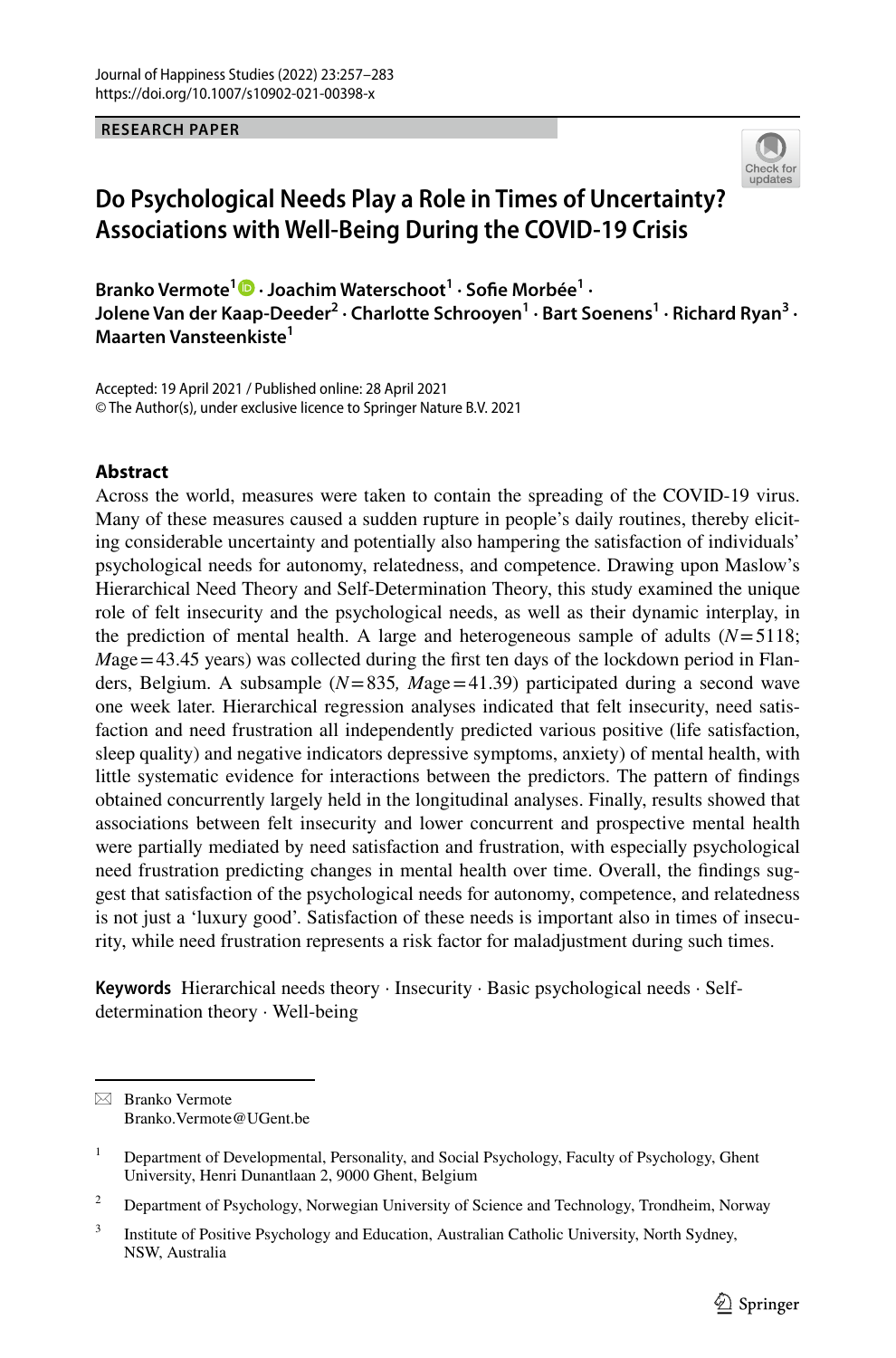# **1 Introduction**

The worldwide COVID-19 crisis poses a global threat to various domains of societal functioning, including the domains of public health, economy, and mental health (Brooks et al., [2020\)](#page-22-0). In terms of mental health, this crisis comes with a number of threats, such as the restrictions of citizens' daily behavior (e.g., Das et al., [2020\)](#page-23-0), increasing loneliness due to self-isolation (e.g., Killgore et al.,  $2020$ ) and the difficulties to combine work and family roles (e.g., Spinelli et al., [2020](#page-25-0)). Considered from a Self-Determination Theory perspective (SDT; Ryan & Deci, [2017;](#page-25-1) Vansteenkiste et al., [2020](#page-25-2)), these threats may hamper the satisfaction of individuals' basic psychological needs for autonomy (i.e., experiencing a sense of volition and choice), relatedness (i.e., experiencing warmth, belonging and caring), and competence (i.e., experiencing a sense of mastery and efectiveness). These threats may even engender frustration of the basic psychological needs, resulting in experiences of external pressure (autonomy need frustration), solitude (relatedness need frustration), and inadequacy (competence need frustration). Although it is challenging for individuals to satisfy their psychological needs during these times, need satisfaction may still be a key resource of resilience in the face of stress (Weinstein & Ryan, [2011](#page-25-3)). In contrast, frustration of the psychological needs may increase individuals' vulnerability for maladjustment (Vansteenkiste & Ryan, [2013](#page-25-4)).

At the same time, the pandemic also elicits a lot of worry and insecurity in individuals (Brodeur et al., [2020\)](#page-22-1), including uncertainty regarding one's health (e.g., Mertens et al., [2020\)](#page-24-0), fnancial concerns (e.g., Fetzer et al., [2020;](#page-23-2) Kleinberg et al., [2020](#page-23-3)), and the unpredictable nature of the quickly evolving situation at large (Bao et al., [2020\)](#page-22-2). During the frst days of the lockdown measures, in many countries, there was even uncertainty regarding the availability of food and medication (Arafat et al., [2020\)](#page-22-3). From a Maslowian perspective (Maslow, [1954\)](#page-24-1), when strong concerns for safety/security become salient, such concerns would play a preeminent role in individuals' functioning, leaving less room for other needs in the need-hierarchy, such as those studied in SDT, to play a supplementary role.

The first days of the lockdown period offered a unique opportunity to study the role of individuals' need for security as emphasized by Maslow and SDT's psychological needs, as well as their interplay, in the prediction of citizens' adjustment to times of distress. Sampling a large and heterogeneous group of citizens in terms of age and living situation, the present study aimed to examine whether SDT's psychological needs still matter for individuals' mental health after taking into account individuals' experiences of uncertainty/ insecurity. This research question is important not only from a theoretical point of view but also from an applied perspective because these psychological needs are potential targets for interventions aimed at strengthening individuals' resilience in stressful conditions (Weinstein & Ryan, [2011](#page-25-3)).

#### **1.1 Psychological Needs**

SDT is one of the most intensively studied contemporary theories of human motivation and well-being (Sheldon & Prentice, [2019](#page-25-5)). *Basic Psychological Need Theory* (BPNT; Ryan & Deci, [2017](#page-25-1)), one of SDT's six mini-theories, assigns a strong and prominent role to the psychological needs for autonomy, competence, and relatedness in mental health (Vansteenkiste et al., [2020\)](#page-25-2).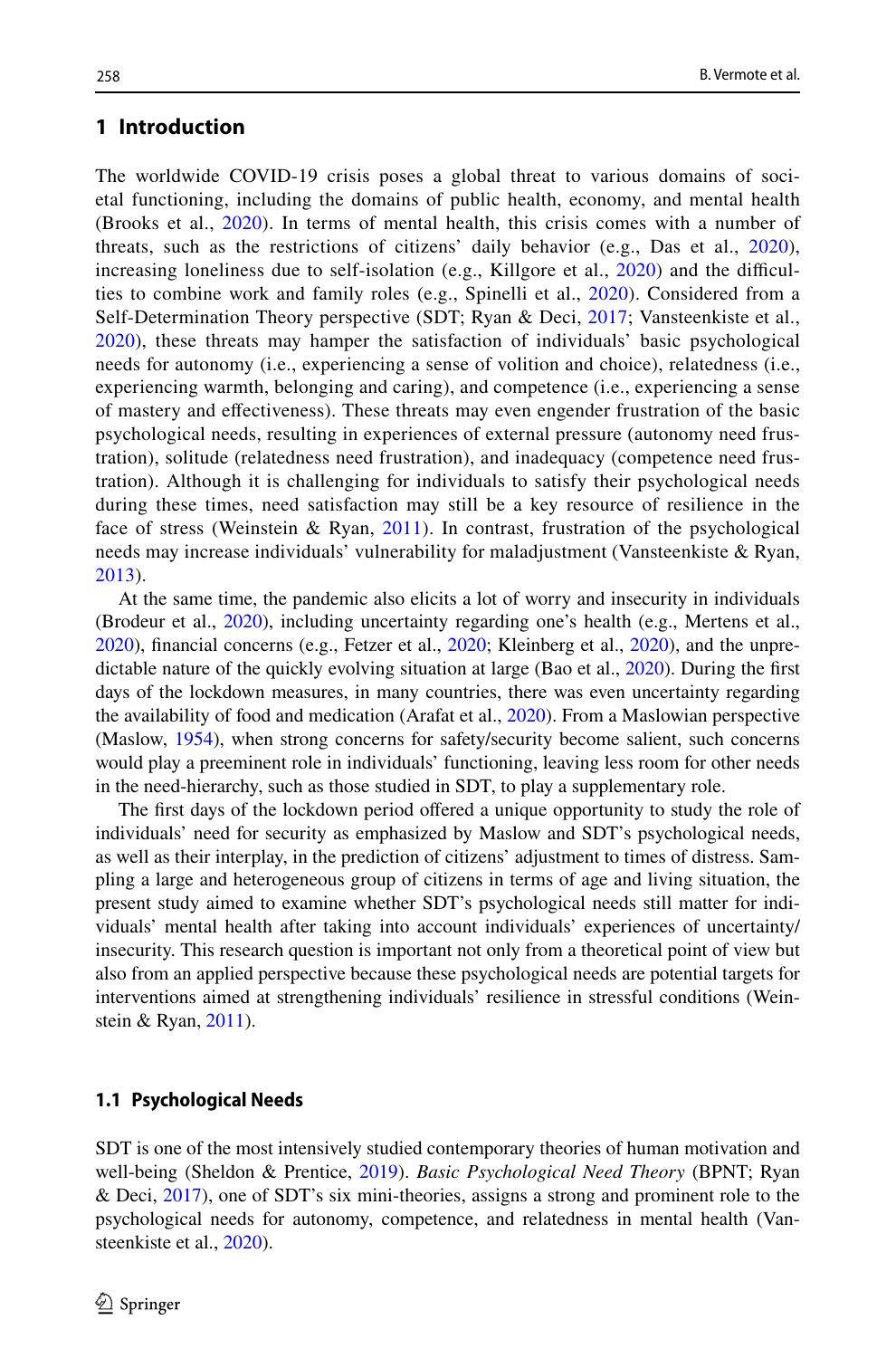The need for autonomy entails experiences of volition, choice, and authenticity in one's actions. Autonomy frustration involves the experience of feeling controlled or coerced to act in certain ways. Clearly, the lockdown measures restricted individuals' room for independent decision-making. Due to the various "do's" (e.g., the obligation to keep physical distance) and "don'ts" (e.g., prohibition to leave the house for non-essential transportation), many citizens likely experienced less autonomy than usual. However, even limits and obligations can be experienced as autonomous to the extent that individuals accept their value and concur with their importance (Ryan & Deci, [2017](#page-25-1); Vansteenkiste et al., [2018](#page-25-6)). In addition, for some people the lockdown may have even aforded new opportunities for autonomy need satisfaction. For example, because there was no longer an obligation to commute and because there was a decrease in social commitments, at least some people may have found more time to pursue their personal interests (e.g., Güzel et al., [2020](#page-23-4)).

Relatedness, the second of BPNT's psychological needs, denotes the experience of warmth, belonging, and mutual care. Relatedness frustration involves the experience of rejection, loneliness, and disconnection. As citizens were required to self-isolate, some may have missed the physical contact and warmth with close others (e.g., Lades et al., [2020](#page-24-2)), thereby experiencing relatedness frustration. At the same time, the lockdown brought new opportunities for relatedness satisfactions, as many citizens became creative in connecting with others through digital channels, and/or by participating in collective activities that fostered a sense of mutual care and group identity.

Finally, competence satisfaction occurs through the mastery of tasks, attainment of goals, and the full use and development of individuals' skills. Competence frustration involves the experience of inefectiveness and diminished confdence. During the lockdown, some people likely doubted their capacity to harmonize diferent roles (e.g., parent, teleworker, homeschool teacher, Spinelli et al., [2020\)](#page-25-0). Similarly, the cancellation of organized leisure activities that typically offer opportunities for skill development, may hamper competence satisfaction. Yet for others the lockdown period may have ofered opportunities to acquire new skills and knowledge (e.g., digital communication, learning a new language) or to optimize skills for which little time was available before (e.g., Güzel et al., [2020\)](#page-23-4).

In BPNT, these three psychological needs are considered as *essential* nutrients for individuals' well-being (Ryan, [1995\)](#page-25-7). This assumption implies that the satisfaction of individuals' needs would contribute to individuals' adjustment, and resilience. In contrast, the frustration of these needs, which occurs when individuals' psychological needs are actively thwarted or blocked (Bartholomew et al., [2011](#page-22-4)), increases risk for problem behavior and psychopathology (Ryan et al., [2016](#page-25-8); Vansteenkiste & Ryan, [2013\)](#page-25-4). Consistent with the dual process model (Vansteenkiste & Ryan, [2013\)](#page-25-4), need satisfaction was found to contribute primarily to individuals' psychological well-being, as indexed by life satisfaction (Tay & Diener, [2011](#page-25-9)), vitality (Ryan & Deci, [2008\)](#page-25-10), and meaning (Martela et al., [2018](#page-24-3)) as well as to their physical health, as indexed by increased longevity (Weinstein et al., [2019\)](#page-25-11). In contrast, need frustration relates primarily to ill-being as indexed by symptoms of anxiety, stress, and depression (e.g., Bartholomew et al., [2011](#page-22-4); Vandenkerckhove et al., [2020](#page-25-12)), while also predicting poor physical health, as indexed by poorer sleep quality (Campbell et al.,  $2017b$ ) and greater stress reactivity (Reeve & Tseng, [2011\)](#page-24-4).

In addition to being essential, SDT assumes that these needs are *universally* important, that is, crucial across developmental periods, cultures, and life domains (Ryan & Deci, [2017;](#page-25-1) Vansteenkiste et al., [2020\)](#page-25-2). Congruent with this assumption, various studies have shown that the benefts associated with need satisfaction and the costs associated with need frustration generally hold across populations and contexts (e.g., Chen et al., [2015b;](#page-23-6)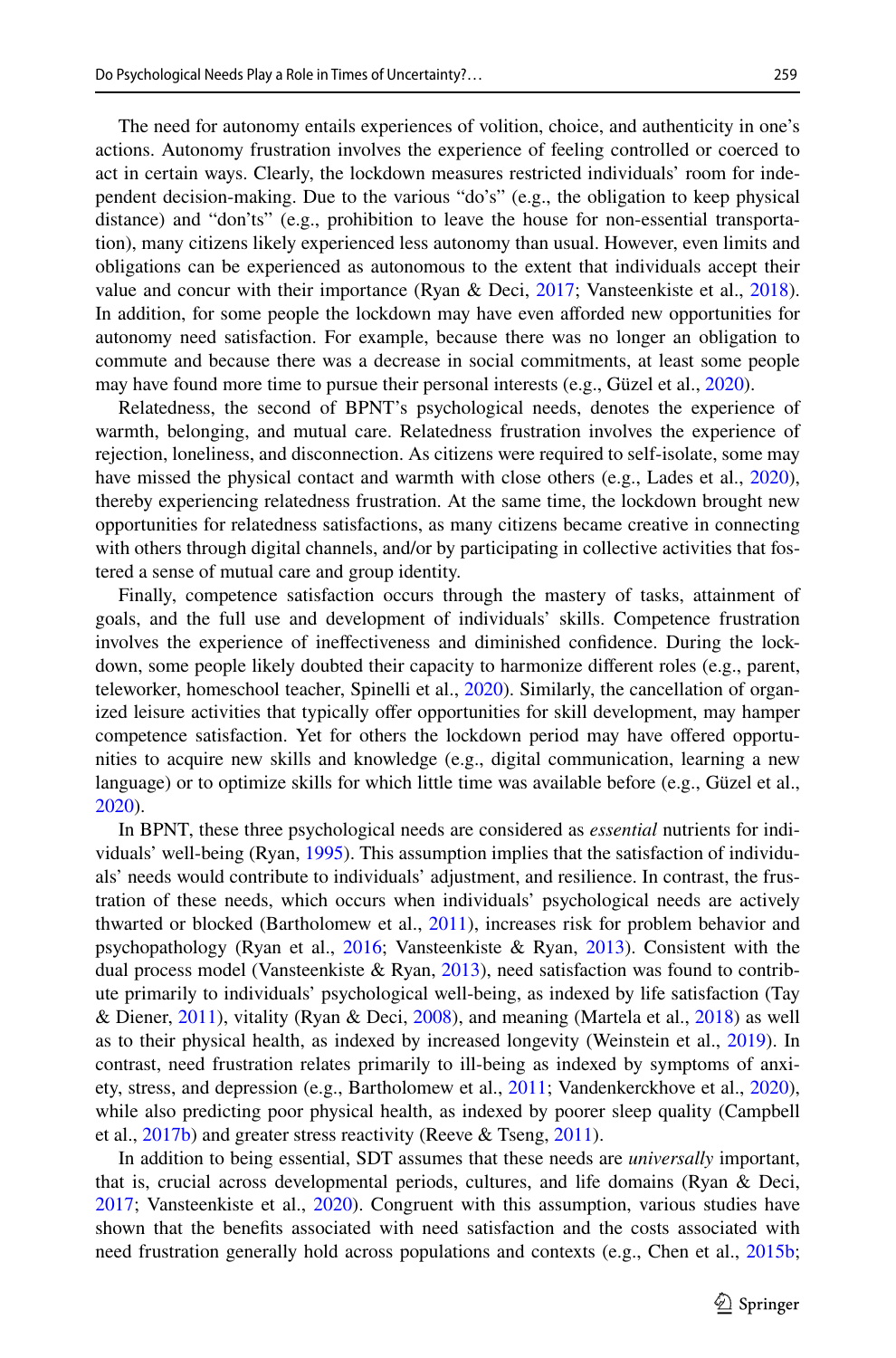Church et al., [2013](#page-23-7); Rodríguez-Meirinhos et al., [2019](#page-24-5)). Yet, only few studies have examined whether these psychological needs continue to play a role in times or circumstances of distress and uncertainty (e.g., Tay & Diener, [2011](#page-25-9)). Such an examination is important because, as highlighted in Maslow's need pyramid, psychological needs may become less important when the defcit-need for security becomes salient, as is the case during the COVID-19 Crisis.

#### **1.2 Security/Safety in Maslow's Hierarchical Model**

In Maslow's highly popularized and hierarchically organized need-pyramid, the need for security/safety is placed at the second level, in between the biological needs (e.g., hunger, thirst) and "growth-based needs", such as having self-esteem, love, and self-actualization. BPNT's psychological needs for autonomy, competence, and relatedness would also belong to this higher-order category of growth-based needs. The need for safety/security is broadly defned as the need to feel safe from environmental threats and to perceive oneself as hav-ing sufficient material resources to ensure basic survival (Maslow, [1943](#page-24-6)). This broad need involves diferent facets (Maslow, [1970\)](#page-24-7), such as the need to feel protected from physical harm and threats (i.e., environmental safety), the need to have sufficient material resources for basic survival (i.e., fnancial safety), and the need to protect oneself against threatening diseases (i.e., health-related safety). Clearly, the COVID-19 crisis poses a threat to all three of facets of the safety need, with the initial lockdown phase likely activating the salience of this safety/security need. Past research has shown that heightened insecurity with respect to each of these three facets predicts greater ill-being. Financial hardship (Frankham et al., [2020\)](#page-23-8), unpredictable and dangerous environments (Grillon et al., [2004\)](#page-23-9), and health concerns (Goodwin et al., [2010\)](#page-23-10) all come with a psychological cost, including symptoms of stress, anxiety, and depression.

Further, Maslow' *principle of prepotency* implies that ''the appearance of a need rests on other prepotent needs; needs or desires must be arranged in hierarchies of prepotency'' (p. 91, [1943\)](#page-24-6). That is, the need for security/safety would be a more fundamental concern in times of uncertainty, thereby starting to dominate individuals' functioning and constraining the potency of BPNT's psychological needs in terms of both salience and efects. We examine this possibility in two ways.

First, based on Maslow's prepotency principle it can be expected that need satisfaction and frustration would fail to play an incremental role in predicting individuals' adjustment during the COVID-19 crisis after controlling for felt security/safety. This expectation contrasts with BPNT's argument that the effects of autonomy, competence, and relatedness are *pervasive* (Vansteenkiste et al., [2020\)](#page-25-2)*,* which implies that the efects of need satisfaction should manifest in myriad outcomes and across diferent life conditions. Both in peaceful and stable conditions, such as during vacation periods, as well as in distressing and unstable conditions, such as during the COVID-19 crisis, these psychological needs should play a predictive role. That is, during stressful times, psychological need satisfaction would help to replenish one's resources, thereby fostering well-being, while simultaneously serving as a source of resilience and bufering against ill-being and maladjustment. In contrast, need frustration would create additional risk for mental health problems (i.e., diminished wellbeing and more ill-being) beyond the effect of felt uncertainty.

The second way in which we examine whether safety/security plays a constraining role in the efects of BPNT's psychological needs is by examining moderation efects. One interpretation of Maslow's prepotency hypothesis is that "growth-based" need satisfactions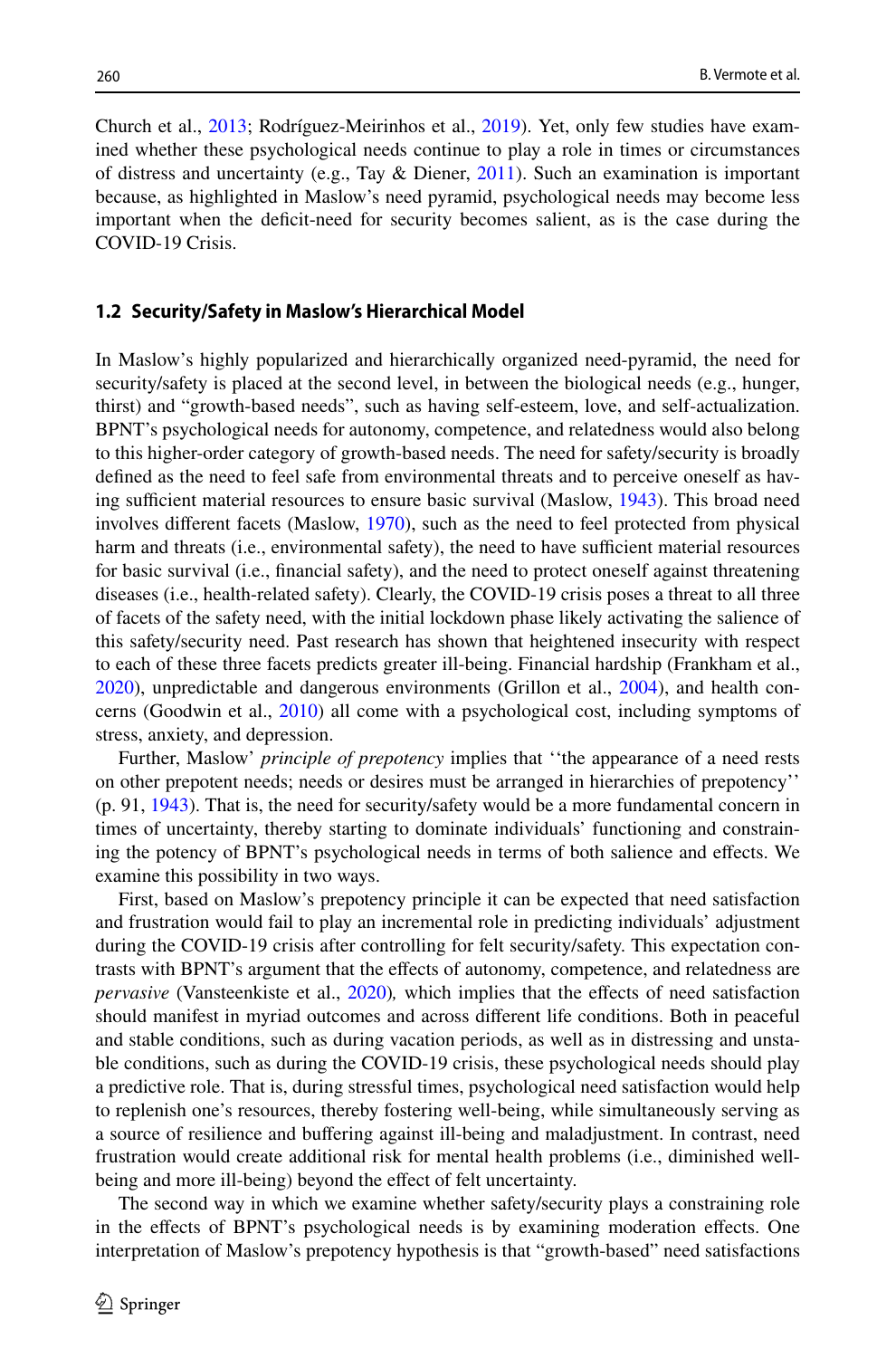would contribute to individuals' well-being *only* among individuals feeling sufficiently physically safe and secure. The well-being enhancing efect of psychological needs would not manifest among people whose needs for security/safety are unmet because they would be less able to savor and appreciate the benefts of need satisfaction, suggesting a form of desensitization (Rasskazova et al., [2016](#page-24-8)). Such a fnding would again contradict BPNT's universality principle, which suggests that all individuals should beneft from need satisfaction, and pay a cost for their frustration, even when people encounter considerable threats to their security.

Only a handful of studies have examined the interplay between safety/security and BPNT's needs. Sheldon et al. [\(2001](#page-25-13); Study 3) asked university students to think of both a satisfying and an unsatisfying event during the past semester. For each of these self-generated events, participants then rated their experienced need satisfactions, including BPNT's needs, security, and six other need-candidates, as well as their event-related afect. In terms of *salience*, all three BPNT needs ended up in the top-4 of the most satisfed needs during 'satisfying events', with security being seventh. Yet, the pattern of need saliency was diferent in the case of unsatisfying events, with a lack of security coming out third. Similarly, the unique role of BPNT's needs and security in predicting afect-balance during both events difered somewhat, with BPNT's needs being stronger predictors in the case of satisfying events and with a lack of security/safety being a particular strong predictor in the case of unsatisfying events. Such fndings ft with the idea that safety/security represents a defcit need, the salience and predictive validity of which becomes stronger under unsatisfying or distressing circumstances. However, one reason why the role of BPNT's needs might have appeared more limited during the unsatisfying events is because Sheldon et al.'s' measure only assessed the satisfaction side and not the frustration of these needs. In line with the dual pathway model, need frustration may play a particularly critical role in unsatisfying events, as it does in predicting ill-being and psychopathology (Vansteenkiste & Ryan, [2013\)](#page-25-4).

Further, Tay and Diener [\(2011](#page-25-9)) examined the interplay between satisfaction of the psychological needs and the need for safety in a large cross-national study comprising 123 samples. BPNT's psychological needs yielded a fairly independent association with psychological well-being above and beyond the contribution of safety satisfaction, with the BPNT efects not being moderated by safety/security. Similar fndings were reported by Chen et al. ([2015a\)](#page-23-11), who purposefully collected data in adult samples that were heavily deprived in terms of security/safety, that is, South-African students at risk for environmental threats (e.g., criminality) and Chinese immigrant workers at risk for fnancial instability. In both samples, safety/security and BPNT's growth-based needs uniquely contributed to individuals' psychological well-being, with no evidence for moderation efects.

Finally, in two large samples of Russian employees occupying fnancially precarious jobs in a rather unstable work context, Rasskazova et al. [\(2016](#page-24-8)) reported that work-related need satisfaction but also fnancial and environmental stability yielded unique positive associations with desirable outcomes (e.g., engagement and intrinsic work motivation) and unique negative associations with undesirable outcomes (e.g., boredom and alienation at work). Some evidence for an interaction efect between both sets of needs was obtained in Study 2, with workers high in safety satisfaction beneftting somewhat more from psychological need satisfaction. Rasskazova et al. ([2016\)](#page-24-8) also examined the possibility that felt insecurity may both yield a direct contribution to (mal)adjustment and an indirect one, that is via reduced psychological need satisfaction. The reasoning behind this mediation sequence is that (perceived) insecurity hampers satisfaction of BPNT's needs, with a lack of psychological need satisfaction in turn relating to lower well-being. Their analyses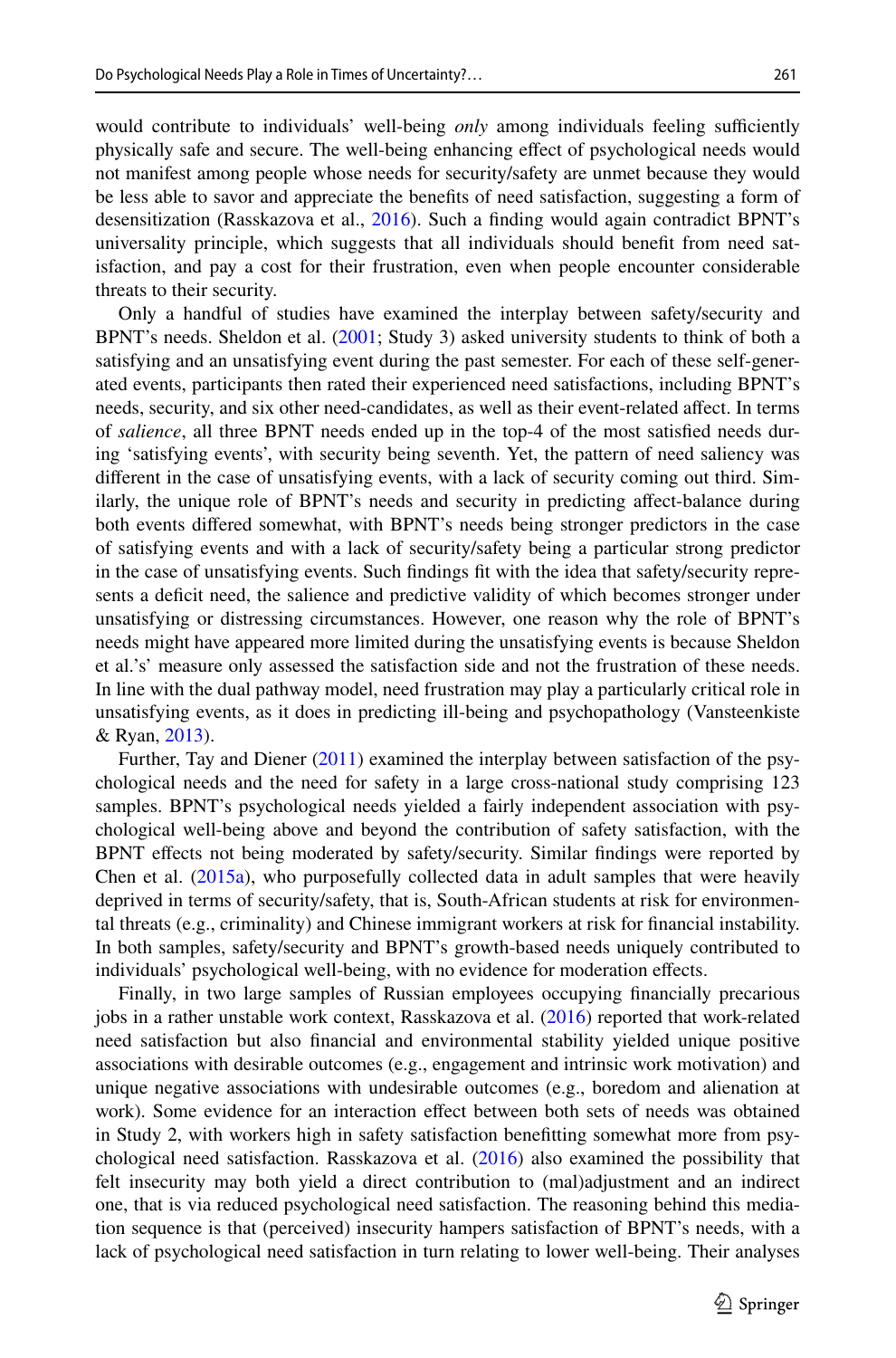indicated that psychological need satisfaction partially mediated associations between felt insecurity and outcomes.

#### **1.3 The Present Study**

Although the BPNT literature has grown exponentially over the past two decades, only few studies have addressed the interplay between individuals' psychological needs and their physical needs, including the physical need for security (Maslow, [1954\)](#page-24-1). Because it is assumed that physical needs are dynamically related to BPNT's psychological needs (Vansteenkiste et al., [2020](#page-25-2)), it is important to study the independent roles and the interplay between psychological and physical needs in the prediction of (mal)adjustment. The COVID-19 crisis ofered a unique window of opportunity to address this issue.

First, based on BPNT, we expected that satisfaction of the needs for autonomy, competence, and relatedness would represent a critical resource of mental health, even after controlling for security/safety. In contrast, the frustration of these needs would pose a risk for ill-being (Hypothesis 1a). This hypothesis is derived from the presumed *essential* and *pervasive* role of psychological needs in mental health, meaning that their effects should remain signifcant even after controlling for security/safety. This hypothesis contrasts with Maslow's depiction of the needs in a hierarchy, where security/safety is assigned a more fundamental and basic role than BPNT's needs. On the basis of that hierarchical representation of the needs, it could be expected that the need for security/safety has the strongest efects at a time when this need is highly salient (such as the COVID-19 lockdown period) and that this needs even cancels out efects of psychological needs (Hypothesis 1b).

Second, to test SDT's criterion of universality, we examined whether safety/security satisfaction would interact with autonomy, competence, and relatedness in the prediction of the mental health outcomes. Based on BPNT's universality principle, safety/security is unlikely to cancel out the benefts associated with need satisfaction (Hypothesis 2a). Based on Maslow's interpretation of the prepotency principle, however, the well-being enhancing efects of SDT's psychological needs would be restricted under conditions of high insecurity. According to this hypothesis, BPNT's needs would play only *a conditional role.* That is, the benefts associated with psychological need satisfaction would emerge only when individuals feel sufficiently secure and protected from uncertainty and danger (Hypothesis 2b).

Third, in line with Rasskazova et al. [\(2016](#page-24-8)), we examined whether BPNT's needs could also be modelled as mediators in associations between felt insecurity and (mal)adjustment. (Hypothesis 3). Finally, in order to obtain a fne-grained insight in the role of diferent sources of insecurity (i.e., health-, situation-, medication-, and fnance-related), we aimed to do all analyses both with a composite score of insecurity and with separate scores for each type of insecurity instead of a composite score, which can be found in the ["Appen](#page-20-0)[dix"](#page-20-0). This approach allows for an examination of the question which type of insecurity matters the most and for an examination of the generalization of efects across diferent types of insecurity.

These hypotheses were examined in a large, heterogeneous sample of Flemish adults, which was collected during the frst ten days of the lockdown in Belgium, a time when health threats, concerns about obtaining basic goods, and economic fears were especially salient. We chose to include a variety of psychological and health-related outcomes, both positive and negative, that are highly relevant in the context of the COVID-19 crisis, including participants' life satisfaction (Zhang et al., [2020](#page-25-14)), sleep quality (Xiao et al.,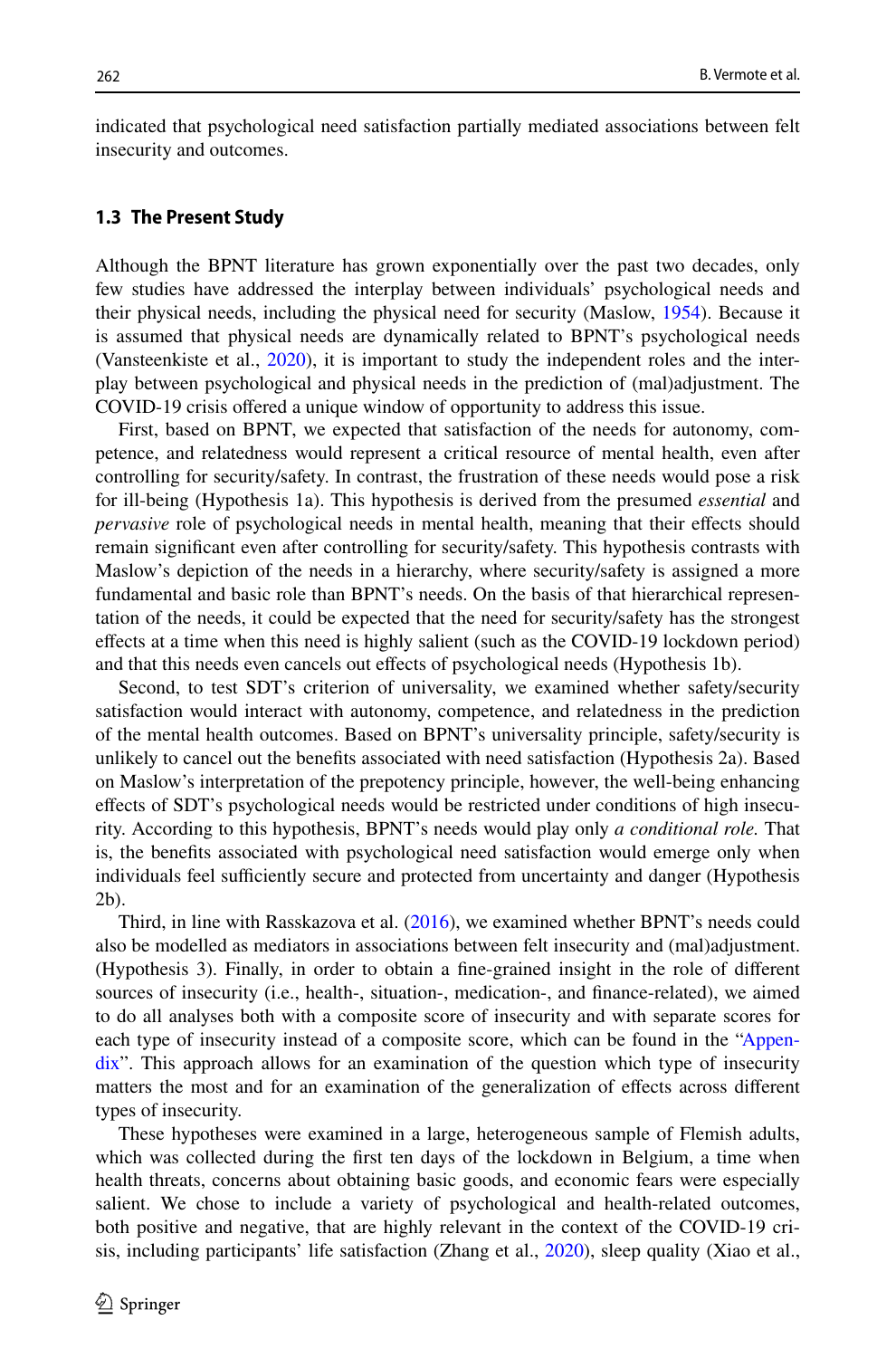[2020\)](#page-25-15), and symptoms of anxiety and depression (e.g., Rajkumar, [2020\)](#page-24-9). Each of these mental health outcomes were also measured during a follow-up assessment 1 week later among a subsample of participants.

# **2 Method**

#### **2.1 Participants and Procedure**

Starting from March 18th, 2020, the Belgian government announced a national lockdown, in which citizens were only allowed to go outside for essential matters such as work or to do grocery shopping in the supermarket. Citizens had to avoid contact with the outside world as much as possible. People could meet outside with one friend only, thereby keeping a distance of at least 1.5 m. One day after the start of the lockdown, a cross-sectional online survey was launched among Dutch-speaking citizens in Belgium aged 18 years or above. Participants were recruited through social media using an advertising campaign and by contacting several organizations (e.g., sport clubs, elderly organizations) who distributed a link to the questionnaire. Participants who flled out the questionnaire in the frst ten days of the lockdown measures in Belgium (between March 19th, 2020 and March 28th, 2020) were included. After flling out an online built-in informed consent, a total of 5118 citizens ( $M_{\text{age}}$ =43.45, *SD* = 16.04, range = 18–87 years) participated, with 77.2% being female. Of the total sample, 60.5% reported being in a relationship. A majority of participants had a higher education degree (30.8% bachelor, 39.5% master) and a minority of participants (20%) sufered from one or more chronic diseases, making them at higher risk for COVID-19 complications.

At the end of the cross-sectional survey, participants who took the initial survey during the frst seven days of the lockdown were asked whether they were willing to participate in a follow-up assessment. Of those participants (*N*=3284), 1367 citizens (41.63%) agreed to participate in a follow-up assessment one week later. Of those expressing the willingness in follow-up measures, 835 participants did so at Time 2 (75.1% female,  $M_{\text{age}}$  = 41.39,  $SD = 14.8$ , range = 18–82 years). In the analyses for this paper, we included the participants' scores on each of the mental health outcomes (i.e., life satisfaction, sleep quality, depressive symptoms, and anxiety) at this follow-up moment. A comparison of participants willing to participate a second time with those actually participating at T2 using Little's ([1988\)](#page-24-10) MCAR test showed that this attrition at T2 was completely at random ( $\chi^2(1)$  = 0.42,  $p=0.52$ ). The procedure used in this study was approved by the ethical committee of Ghent University (nr. 2020/37).

#### **2.2 Measures**

Participants completed all the reported measures in Dutch.

#### **2.2.1 Background Variables**

Several demographic variables were assessed: age, marital status (alone versus in a relationship), number of children, educational level (high school degree, higher non-university education and university education), comorbidity (not at risk versus at risk due to medical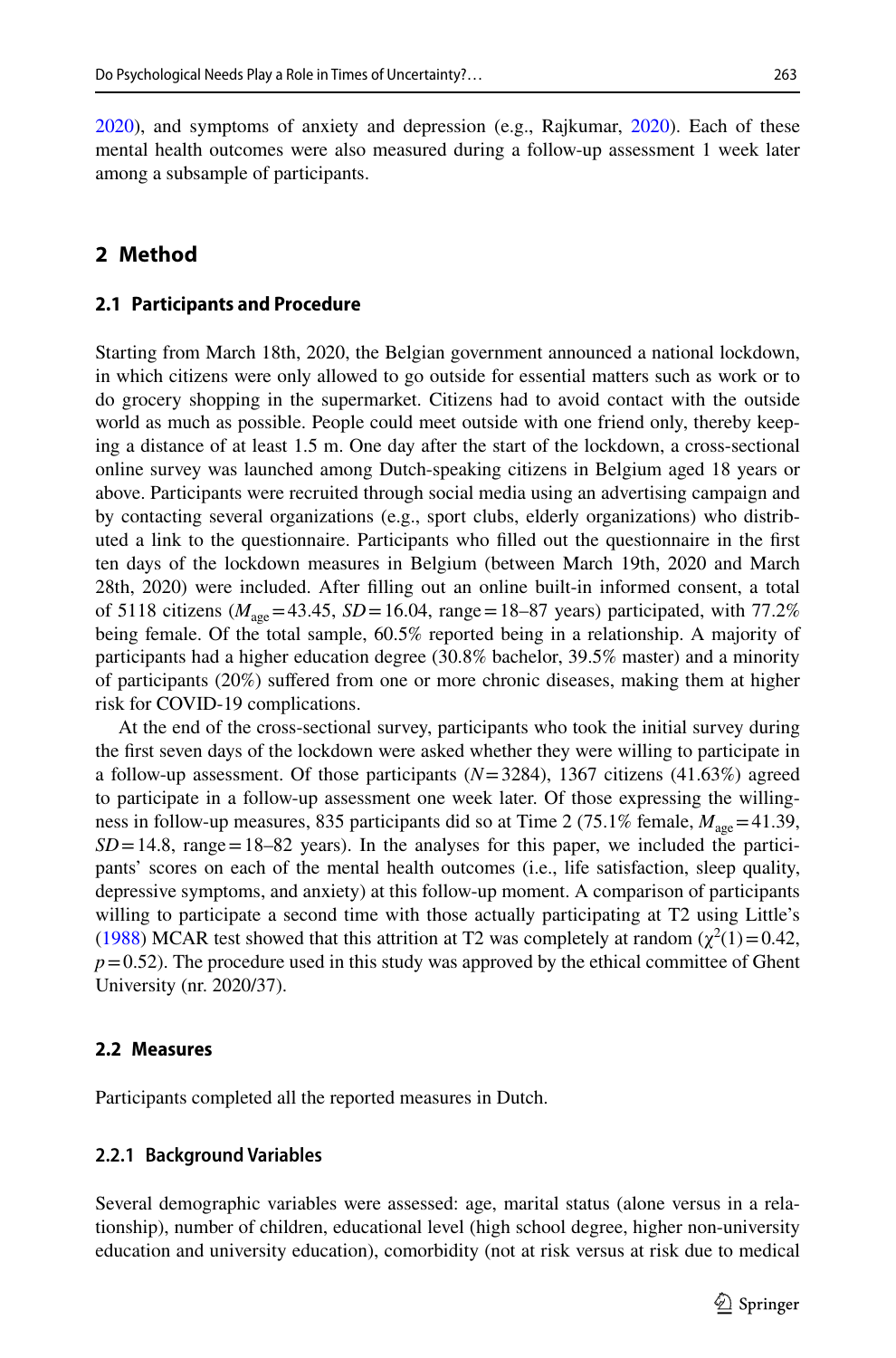conditions such as diabetes or a heart condition) and number of days that had passed since the lockdown was declared.

#### **2.2.2 Insecurity**

Inspired by the measures for environmental and fnancial safety used in Chen et al. ([2015a](#page-23-11)), a total of 8 items were developed specifcally for this study to assess experienced insecurity during the lockdown. Following the item stem (i.e., "In the past week during the corona crisis…"), participants were asked to indicate their worries (e.g., "I was worried about…") and feelings of threat and insecurity (i.e., "I felt that … is under threat") with regards to their health, fnancial situation, the availability of supplies and medication, and how the situation would evolve. Each item was rated on a scale ranging from 1 (*not at all true*) to 5 (*totally true*) and the internal consistency of the overall scale was good (*α*=0.79).

#### **2.2.3 Psychological Needs**

Participants flled out the Basic Psychological Need Satisfaction and Need Frustration Scale (BPNSNFS; Chen et al., [2015b;](#page-23-6) 24 items). Items were formulated with reference to the preceding week and were rated on a scale ranging from 1 (*not at all true)* to 5 (*totally true*). The scale measures both the satisfaction and frustration of psychological needs for autonomy, relatedness, and competence, with each subscale (3 needs x satisfaction or frustration) comprising 4 items. Example items are: "I felt that my decisions refected what I really wanted" (i.e., autonomy satisfaction), "I had the impression that people I spent time with disliked me" (i.e., relatedness frustration), and "I felt confident that I could do things well" (i.e., competence satisfaction). In the current study, the scale yielded good internal consistencies for all subscales  $(0.72 < \alpha < 0.85)$  and for the overall composite scores for need satisfaction ( $\alpha$ =0.85) and need frustration ( $\alpha$ =0.88).

## **2.2.4 Life Satisfaction**

To measure life satisfaction, the most face valid item of the Satisfaction with Life Scale (Pavot & Diener, [1993](#page-24-11)) was selected. Participants were asked to what extent they were satisfed with their life during the past week, using a scale going from 1 (*seldom or never, less than 1 day*) to 4 (*mostly or all the time, 5 to 7 days*). Such a single item assessment has been successfully used in the past to measure life satisfaction (e.g., Fujita & Diener, [2005](#page-23-12)) and has proven to be equally valid as a multi-item measure (Cheung  $& Lucas, 2014$  $& Lucas, 2014$ ).

### **2.2.5 Sleep Quality**

Sleep quality was measured with the subjective sleep quality component of the Pittsburgh Sleep Quality Index (PSQI; Buysse et al., [1989](#page-22-5)). On a single item participants rate their overall sleep quality during the past week on a scale ranging from 1 (*very bad*) to 4 (*very good*). Previous research in general populations showed that the sleep quality component of the PSQI shows the strongest correlation with the total PSQI score (Hinz et al., [2017](#page-23-14)).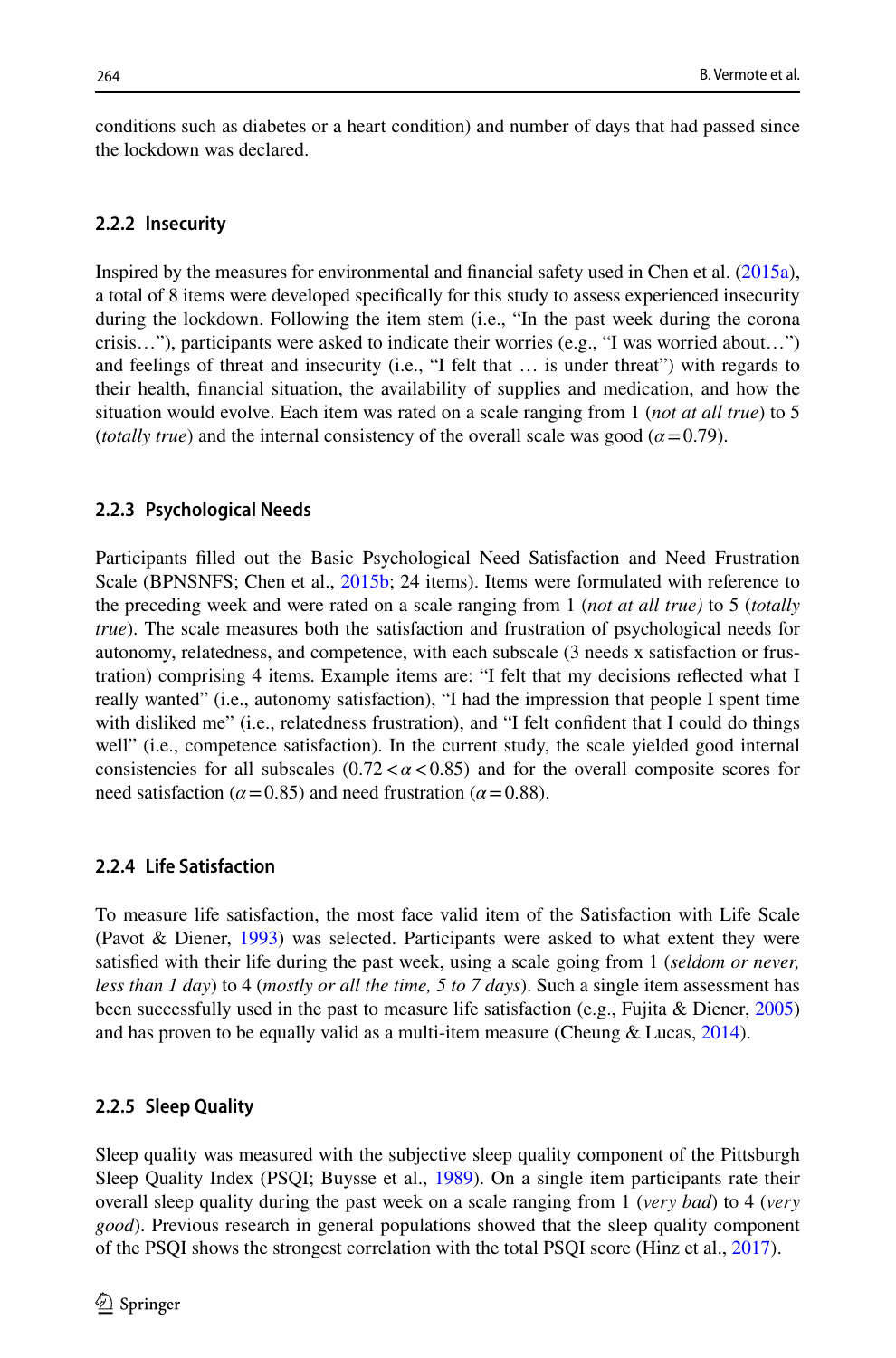#### **2.2.6 Depressive Symptoms**

To assess depressive symptoms, participants flled out a 6-item version (Van Hiel & Vansteenkiste, [2009](#page-25-16)) of the Center for Epidemiological Studies—Depression scale (CES-D; Radloff, [1977\)](#page-24-12). Following the item stem (i.e., "During the past week"), participants rated the items (e.g., "I felt sad") on a scale ranging from 1 (*seldom or never, less than 1 day*) to 4 (*mostly or all the time, 5 to 7 days*). Internal consistencies were sufficient ( $\alpha$ =0.79 at T1 and  $\alpha$  = 0.78 at T2).

#### **2.2.7 Anxiety Symptoms**

To measure anxiety symptoms, participants were asked to indicate on 5 items how anxious they felt using the same rating scale as for depressive symptoms. Four items were selected from the short form of the State Trait Anxiety Inventory (STAI, Marteau & Bekker, [1992](#page-24-13)) based on their relevance to the context of the COVID-19 crisis (e.g., "I felt tense"). In addition, we added one item from the full version of the STAI to tap into anxiety in a more direct way (i.e., "I felt anxious"). Internal consistencies were good at T1 ( $\alpha$  = 0.86) and T2  $(\alpha = 0.84)$ .

## **3 Results**

#### **3.1 Descriptive Statistics and Preliminary Analyses**

Descriptive statistics and bivariate correlations among the measured variables can be found in Table [1](#page-9-0). The mean scores reveal that participants, on average, experienced a moderately high level of need satisfaction but also low to moderate levels of need frustration. Participants also reported moderate levels of life satisfaction and sleep quality, whereas symptoms of depression and anxiety were rather low. Results of a repeated measures ANOVA showed that participants experienced the most insecurity about the unpredictability of the situation ( $M=3.56$ ;  $SD=0.82$ ), followed by insecurity in the domains of health ( $M=3.24$ ;  $SD = 1.02$ ), finances ( $M = 2.50$ ;  $SD = 1.17$ ), and medication ( $M = 2.29$ ;  $SD = 1.01$ ), with all means differing significantly from each other;  $F(2.69, 12,102.90) = 2295.66$ ,  $p < 0.001$ ,  $\eta^2$ =0.34. Correlational analyses showed that experiencing higher insecurity in all domains related to lower levels of need satisfaction, life satisfaction and sleep quality, and higher levels of need frustration and symptoms of depression and anxiety. Further, need satisfaction was positively correlated with life satisfaction and sleep quality and negatively with depressive and anxiety symptoms, whereas need frustration showed an opposite pattern of relations. Finally, all four domains of insecurity were highly interrelated.

To examine the relation between the assessed background variables and the four outcome variables, two MANCOVAs were performed (one per time point). Results with the variables assessed at T1 showed that all seven background variables were signifcantly related to the outcomes: age  $(F(4, 4478) = 36.58, p < 0.001, \eta^2 = 0.03)$ , number of crisis days  $(F(4, 4478) = 16.43, p < 0.001, \eta^2 = 0.01$ , gender  $(F(4, 4478) = 40.14, p < 0.001$ ,  $\eta^2$ =0.04), marital status (*F*(4, 4478)=79.44, *p*<0.001,  $\eta^2$ =0.07), number of children  $(F(4, 4478) = 10.61, p < 0.001, \eta^2 = 0.01)$ , educational level  $(F(8, 8956) = 9.22, p < 0.001$ ,  $\eta^2 = 0.01$ ), and comorbidity (*F*(4, 4478) = 7.28, *p* < 0.001,  $\eta^2 = 0.01$ ). A MANCOVA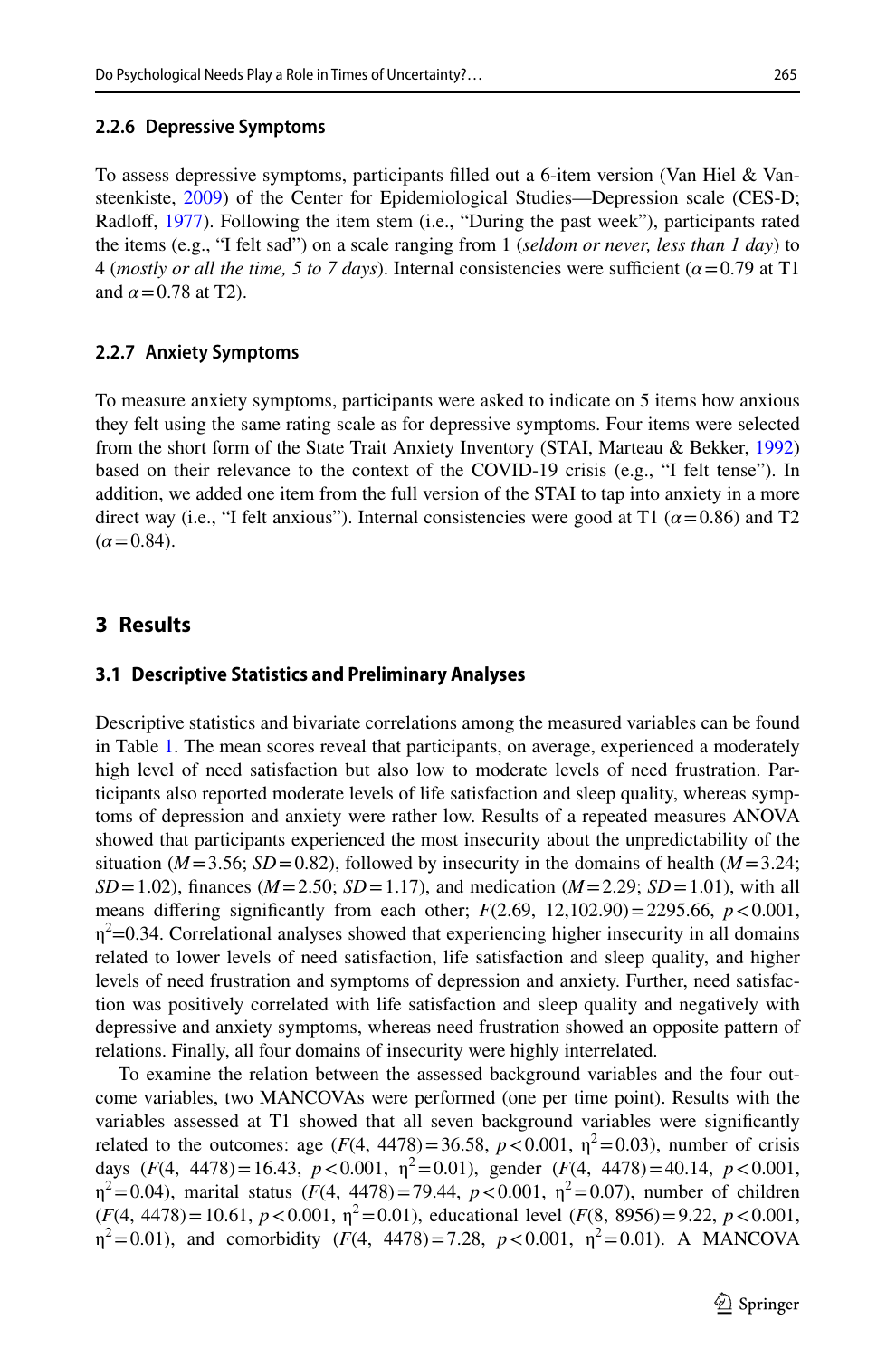| entries of the control of the second control of the study variables                                      |                       |             |         |                |         |                    |         |                               |                    |                    |         |                |      |                |      |
|----------------------------------------------------------------------------------------------------------|-----------------------|-------------|---------|----------------|---------|--------------------|---------|-------------------------------|--------------------|--------------------|---------|----------------|------|----------------|------|
|                                                                                                          |                       | 2           | 3       | 4              | 5       | ७                  | Γ       | ${}^{\circ}$                  | ٥                  | $\overline{a}$     |         | $\overline{c}$ | 13   | $\overline{4}$ | 15   |
| 1. Insecurity                                                                                            |                       |             |         |                |         |                    |         |                               |                    |                    |         |                |      |                |      |
| 2. Health                                                                                                |                       |             |         |                |         |                    |         |                               |                    |                    |         |                |      |                |      |
| 3. Financial                                                                                             | $\mathcal{Q}$         | 0.21        |         |                |         |                    |         |                               |                    |                    |         |                |      |                |      |
| 4. Situational                                                                                           | 1.68                  | 0.44        | 0.25    |                |         |                    |         |                               |                    |                    |         |                |      |                |      |
| 5. Medication                                                                                            | $\tilde{\mathcal{L}}$ | 0.39        | 0.30    | 0.33           |         |                    |         |                               |                    |                    |         |                |      |                |      |
| 6. Need satisfaction                                                                                     | $-0.27$               | $-0.12$     | $-0.18$ | $-0.34$        | $-0.15$ |                    |         |                               |                    |                    |         |                |      |                |      |
| 7. Need frustration                                                                                      | $\overline{u}$        | $rac{4}{2}$ | 26      | 47             | 77      | $-0.65$            |         |                               |                    |                    |         |                |      |                |      |
| 8. Life satisfaction (T1)                                                                                | $-0.33$               | $-0.18$     | $-0.23$ | $-0.36$        | $-0.18$ | 0.53               | $-0.52$ |                               |                    |                    |         |                |      |                |      |
| 9. Life satisfaction (T2)                                                                                | $-0.30$               | $-0.17$     | $-0.19$ | $-0.35$        | $-0.15$ | 0.47               | $-0.47$ | 0.64                          |                    |                    |         |                |      |                |      |
| 10. Sleep quality (T1)                                                                                   | $-0.30$               | $-0.23$     | $-0.19$ | $-0.26$        | $-0.18$ | 0.27               | $-0.32$ | 0.30                          | 0.28               |                    |         |                |      |                |      |
| 11. Sleep quality (T2)                                                                                   | $-0.28$               | $-0.14$     | $-0.20$ | $-0.26$        | $-0.19$ | 0.30               | $-0.37$ | 0.32                          | 0.36               | 0.57               |         |                |      |                |      |
| 12. Depressive symptoms (T1)                                                                             | $\ddot{=}$            | 0.26        | 0.24    |                | 0.21    | $-0.57$            | 0.65    |                               | $-0.51$            | $-0.36$            | $-0.34$ |                |      |                |      |
| 13. Depressive symptoms (T2)                                                                             | 1.37                  | 0.20        | 0.25    | $0.43$<br>0.43 | 0.19    |                    | 0.57    |                               |                    |                    | $-0.42$ | 0.75           |      |                |      |
| 14. Anxiety symptoms (T1)                                                                                | .58                   | 0.49        | 0.27    | 0.57           | 0.35    | $-0.50$<br>$-0.47$ | 0.56    | $-0.57$<br>$-0.55$<br>$-0.57$ | $-0.63$<br>$-0.48$ | $-0.29$<br>$-0.44$ | $-0.36$ | 0.66           | 0.55 |                |      |
| 15. Anxiety symptoms (T2)                                                                                | $\ddot{5}$            | 0.41        | 0.25    | 0.53           | 0.34    | $-0.46$            | 0.56    | $-0.54$                       | $-0.61$            | $-0.38$            | $-0.47$ | 0.60           | 0.70 | 0.75           |      |
|                                                                                                          | $\mathcal{S}$         | 3.24        | 2.50    | 3.56           | 2.29    | 3.52               | 2.24    | 2.95                          | 3.03               | 2.84               | 2.99    | 1.68           | 1.60 | 2.23           | 2.07 |
|                                                                                                          | 0.70                  | 1.02        | 1.17    | 0.82           | 1.01    | 0.55               | 0.65    | 0.96                          | 0.92               | 0.73               | 0.66    | 0.60           | 0.55 | 0.78           | 0.80 |
| Missing values $(\%)$                                                                                    | 2.20                  | 12.20       | 12.20   | 12.20          | 12.20   | 12.20              | 12.20   | 10.90                         | 0.60               | 3.40               | 0.00    | 10.90          | 0.60 | 10.90          | 0.60 |
| T = Timepoint. $N(T1)$ = 5118. $N(T2)$ = 835. All correlations were significant at the $p < 0.001$ level |                       |             |         |                |         |                    |         |                               |                    |                    |         |                |      |                |      |

ctudy voriables **Table 1** Descriptives of and correlations between the study variables  $\sim$  44.  $\ddot{\phantom{0}}$ منا معدنية والمس Table 1 Decembricac of and

<span id="page-9-0"></span> $\underline{\textcircled{\tiny 2}}$  Springer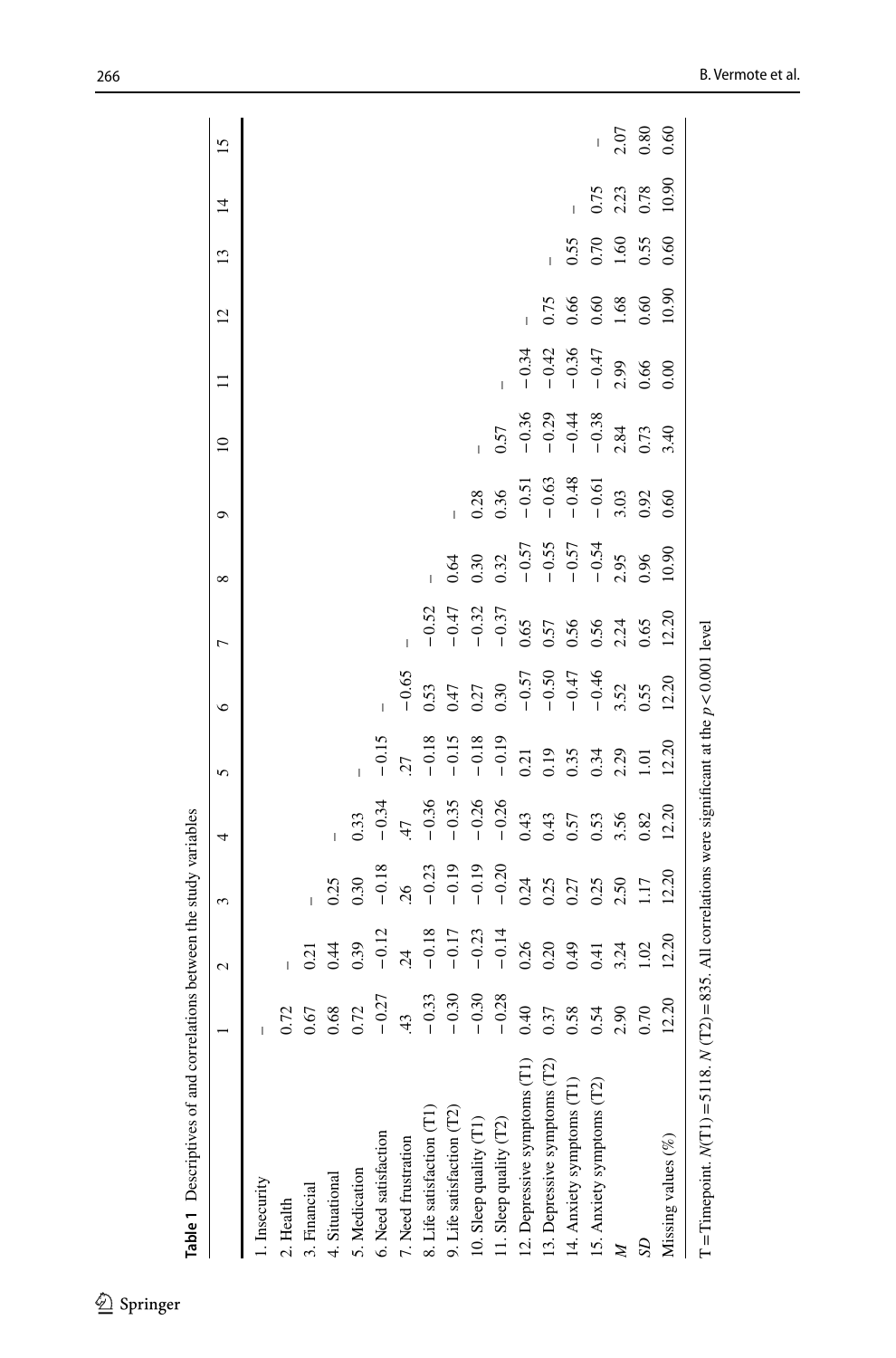conducted with the outcomes assessed at T2 showed that only age  $(F(4, 772)=7.80$ ,  $p < 0.001$ ,  $\eta^2 = 0.04$ ), gender (*F*(4, 772) = 4.97,  $p = 0.001$ ,  $\eta^2 = 0.03$ ), and marital status  $(F(4, 772)=15.51, p<0.001, \eta^2=0.07)$  were significantly related to the outcomes (nonsignificant *F*-values ranged between 0.67 and 2.30,  $\eta^2$  ranged between 0.00 and 0.01). Based on these fndings, we controlled for all background variables in the main analyses.

#### **3.2 Primary Analyses**

#### **3.2.1 Unique and Interactive Roles of Insecurity and Need‑Based Experiences**

To examine the frst two hypotheses, we performed hierarchical regression analyses per outcome (i.e., life satisfaction, sleep quality, depressive symptoms, and anxiety symptoms). In Step 1, we entered all background variables that yielded a signifcant multivariate efect. In Step 2, insecurity, need satisfaction and need frustration were entered as predictors to examine whether these predictors would relate uniquely to mental health (Hypothesis 1a and 1b). In Step 3, we added the two two-way interactions between insecurity and need satisfaction or need frustration to investigate whether the efects of need-based experiences were dependent on the level of insecurity (Hypothesis 2a and 2b). The two interaction terms were created by multiplying the z-scored variables of insecurity and need satisfaction/ frustration. Diagnostic analyses showed that the models included no multicollinearities, no infuential outliers (Cook's distance) and that the assumptions for linearity (residual versus ftted plot), normality (Normal Q–Q and residual distribution plot) and homoscedasticity (residual versus ftted plot) were not violated.

The results of these analyses are displayed in Table [2](#page-11-0) for life satisfaction and sleep qual-ity and in Table [3](#page-12-0) for depressive and anxiety symptoms.<sup>[1](#page-10-0)</sup> Findings obtained with the background variables in Step 1 indicated that women scored lower than men on life satisfaction and sleep quality and higher on depressive and anxiety symptoms. With increasing age, participants reported better mental health. Participants in a relationship (compared to singles) reported higher life satisfaction and lower depressive symptoms. Higher educational levels were generally related to better mental health. After controlling for the other background variables, the number of children in the family and comorbidity were largely unrelated to the outcome variables.

Results of Step 2 showed that felt insecurity, need satisfaction and need frustration were signifcantly and uniquely related to all four outcomes in the expected direction. Specifcally, need satisfaction related positively to life satisfaction and sleep quality and negatively to depressive and anxiety symptoms, whereas need frustration and felt insecurity showed an opposite pattern of relations. Finally, the interaction terms were not signifcant in three of the four models, indicating that the relation between need-based experiences and life satisfaction, sleep quality and anxiety are not dependent upon the experience of insecurity. As displayed in Fig. [1,](#page-12-1) insecurity did interact signifcantly with need satisfaction (Panel A) and need frustration (Panel B) in the prediction of depressive symptoms. These signifcant interactions were further examined by means of standardized simple slope analyses, in

<span id="page-10-0"></span><sup>&</sup>lt;sup>1</sup> One of the items to assess anxiety focused on worrying, which could increase the association between insecurity (of which worrying is also an essential component) and anxiety. We therefore repeated the hierarchical regression analysis with anxiety as an outcome, where we left out this item involving worrying. Results were highly similar to the original model, with all main efects of insecurity and need-based experiences being signifcant and none of the interaction terms being signifcant.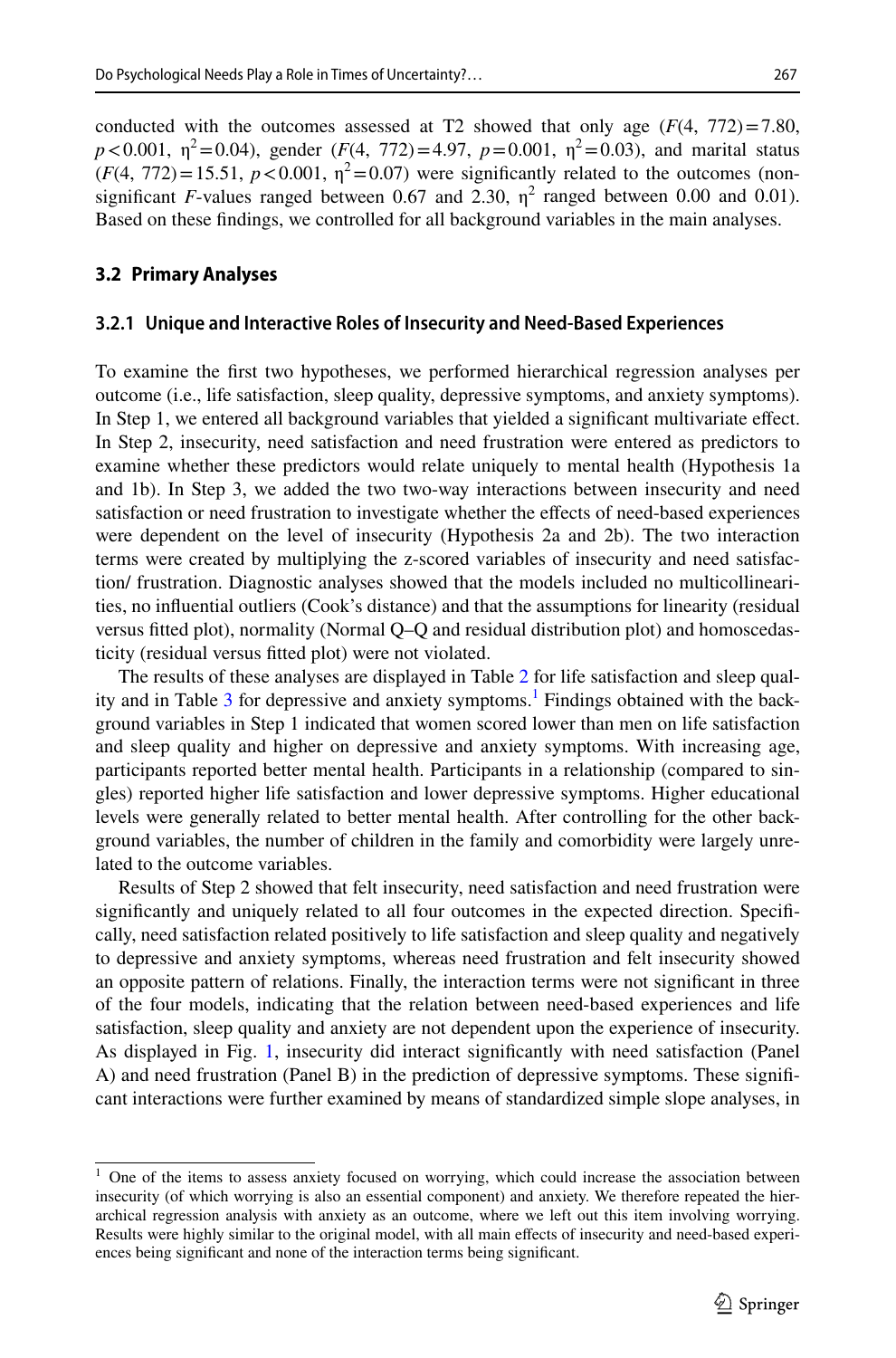|                             | Life satisfaction $(T1)$ |                |                | Sleep quality $(T1)$ |                |                |
|-----------------------------|--------------------------|----------------|----------------|----------------------|----------------|----------------|
|                             | Step $1 \beta$           | Step 2 $\beta$ | Step $3 \beta$ | Step $1 \beta$       | Step 2 $\beta$ | Step $3 \beta$ |
| <b>Background variables</b> |                          |                |                |                      |                |                |
| Age                         | $0.11***$                | $-0.07***$     | $-0.07***$     | $0.12***$            | 0.01           | 0.01           |
| Gender <sup>a</sup>         | $-0.07***$               | $-0.02$        | $-0.02$        | $-0.10***$           | $-0.06***$     | $-0.06***$     |
| Marital status <sup>b</sup> | $0.16***$                | $0.09***$      | $0.09***$      | $0.04*$              | 0.00           | 0.00           |
| Number of children          | 0.01                     | 0.02           | 0.02           | $-0.11***$           | $-0.10***$     | $-0.10***$     |
| Education (D1)              | $0.05**$                 | 0.01           | 0.01           | $0.06**$             | 0.02           | 0.02           |
| Education (D2)              | $0.09***$                | 0.02           | 0.02           | $0.13***$            | $0.07***$      | $0.07***$      |
| Comorbidity <sup>c</sup>    | $-0.02$                  | 0.01           | 0.01           | $-0.03*$             | $-0.00$        | $-0.00$        |
| Number of crisis days       | 0.03                     | $0.06***$      | $0.06***$      | $-0.02$              | $-0.02$        | $-0.02$        |
| Main predictors             |                          |                |                |                      |                |                |
| Insecurity                  |                          | $-0.13***$     | $-0.13***$     |                      | $-0.19***$     | $-0.19***$     |
| Need satisfaction (NS)      |                          | $0.32***$      | $0.32***$      |                      | $0.11***$      | $0.11***$      |
| Need frustration (NF)       |                          | $-0.26***$     | $-0.26***$     |                      | $-0.18***$     | $-0.18***$     |
| <i>Interactions</i>         |                          |                |                |                      |                |                |
| Insecurity $\times$ NS      |                          |                | 0.01           |                      |                | $-0.01$        |
| Insecurity $\times$ NF      |                          |                | 0.01           |                      |                | 0.00           |
| $R^2$                       | 0.06                     | 0.36           | 0.36           | 0.03                 | 0.17           | 0.17           |
| $\Delta R^2$                | $0.06***$                | $0.31***$      | 0.00           | $0.03***$            | $0.13***$      | 0.00           |

<span id="page-11-0"></span>**Table 2** Hierarchical regression analysis predicting life satisfaction and sleep quality at T1 by background variables, insecurity, psychological need satisfaction and need frustration and interactions

 $T$ =Timepoint. D1 = High school education versus other educational levels. D2 = University education versus other educational levels

\**p*<0.05; \*\**p*<0.01; \*\*\**p*<0.001

a Women versus men

<sup>b</sup>Together versus alone

c One or more comorbid diagnoses versus none

which the signifcance of the slopes of the regressions at three levels of the moderator were calculated, that is, at low (i.e.,  $\lt 1$  *SD* below the mean), mean and high (i.e.,  $> 1$  *SD* above the mean) levels of insecurity (Hayes & Matthes, [2009\)](#page-23-15). Concerning need satisfaction, the strength of the negative association with depressive symptoms increased with individuals reporting high insecurity ( $β = 0.27$ ;  $t = 9.81$ ;  $p < 0.001$ ), compared to individuals having average ( $\beta = -0.25$ ;  $t = 11.95$ ;  $p < 0.001$ ) and low scores ( $\beta = -0.22$ ;  $t = 6.65$ ;  $p < 0.001$ ). The opposite was found for need frustration, with the positive relation between need frustration and depression being stronger when high in insecurity (low:  $β = 0.32$ ;  $t = 5.06$ ; *p*<0.001; average: β=0.38; *t*=11.94; *p*<0.001; high: β=0.45; *t*=11.63; *p*<0.001).

We repeated these series of regression analyses in the subsample of participants who completed the follow-up assessment  $(N=835)$ , this time including the T2 measures as outcomes while controlling for the outcome at T1. The results are displayed in Table [4](#page-13-0) for life satisfaction and sleep quality and in Table [5](#page-14-0) for depressive and anxiety symptoms. In spite of the high rank order stability in all outcomes, felt insecurity contributed signifcantly positively to the prediction of depressive and anxiety symptoms, but not to the prediction of life satisfaction and sleep quality. Need satisfaction did not predict changes in the outcomes at T2, whereas need frustration was uniquely related to changes in all outcomes.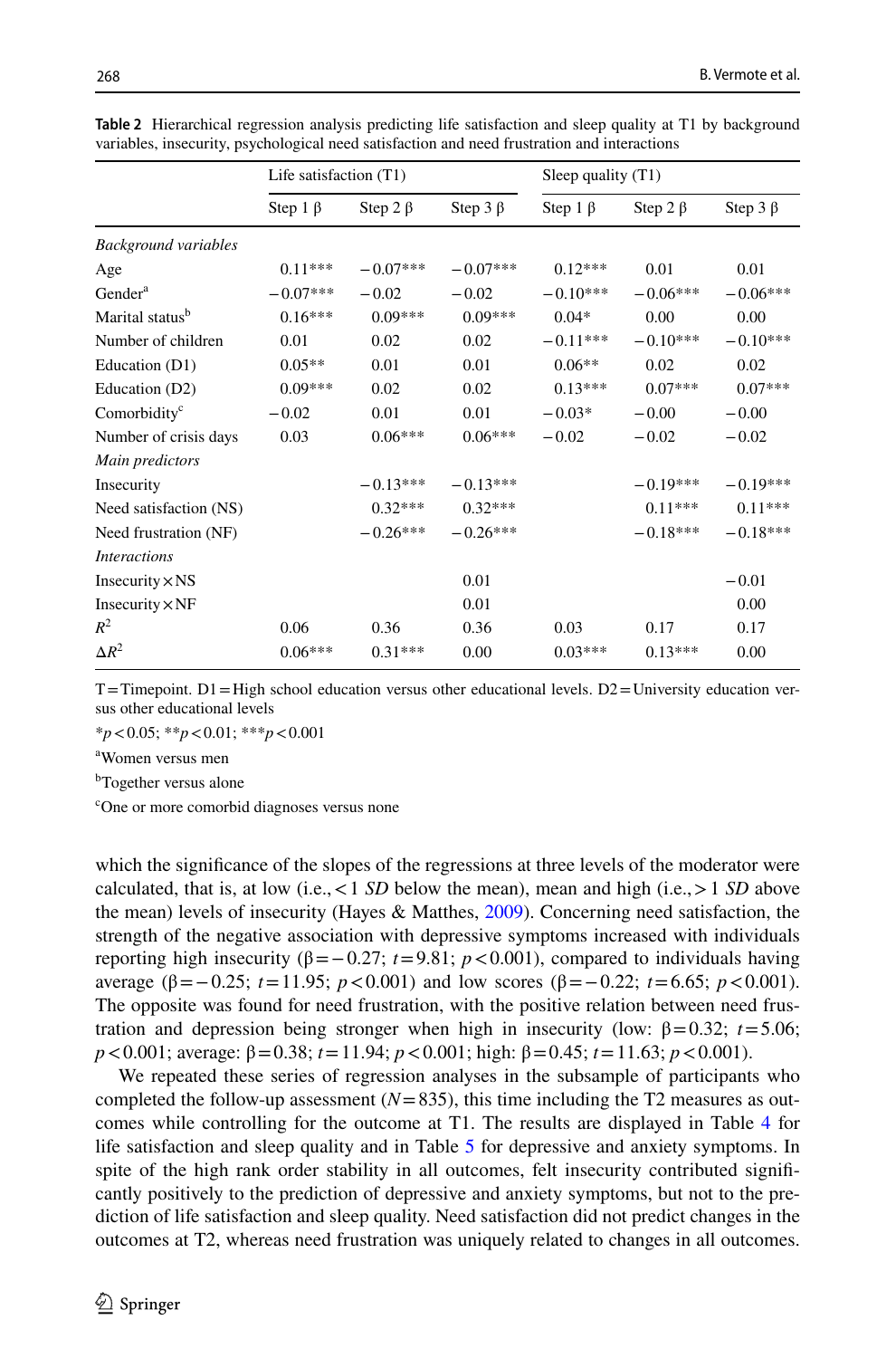|                             |                | Depressive symptoms (T1) |                |                | Anxiety symptoms (T1) |                |
|-----------------------------|----------------|--------------------------|----------------|----------------|-----------------------|----------------|
|                             | Step $1 \beta$ | Step 2 $\beta$           | Step 3 $\beta$ | Step $1 \beta$ | Step 2 $\beta$        | Step $3 \beta$ |
| <b>Background variables</b> |                |                          |                |                |                       |                |
| Age                         | $-0.22***$     | $-0.01$                  | $-0.02$        | $-0.21***$     | $-0.03*$              | $-0.03*$       |
| Gender <sup>a</sup>         | $0.11***$      | $0.05***$                | $0.06***$      | $0.18***$      | $0.11***$             | $0.11***$      |
| Marital status <sup>b</sup> | $-0.21***$     | $-0.13***$               | $-0.13***$     | $-0.02$        | $0.03**$              | $0.03**$       |
| Number of children          | $-0.01$        | $-0.04*$                 | $-0.03*$       | 0.02           | $-0.00$               | 0.00           |
| Education (D1)              | $-0.10***$     | $-0.04**$                | $-0.04**$      | $-0.09***$     | $-0.02$               | $-0.02$        |
| Education (D2)              | $-0.12***$     | $-0.05***$               | $-0.05***$     | $-0.10***$     | 0.01                  | 0.01           |
| Comorbidity <sup>c</sup>    | $0.06***$      | 0.02                     | $0.02*$        | $0.08***$      | 0.02                  | 0.02           |
| Number of crisis days       | $0.04*$        | 0.01                     | 0.01           | $-0.06**$      | $-0.05***$            | $-0.05***$     |
| Main predictors             |                |                          |                |                |                       |                |
| Insecurity                  |                | $0.14***$                | $0.14***$      |                | $0.41***$             | $0.41***$      |
| Need satisfaction (NS)      |                | $-0.24***$               | $-0.25***$     |                | $-0.18***$            | $-0.18***$     |
| Need frustration (NF)       |                | $0.40***$                | $0.39***$      |                | $0.25***$             | $0.25***$      |
| <i>Interactions</i>         |                |                          |                |                |                       |                |
| Insecurity $\times$ NS      |                |                          | $-0.03*$       |                |                       | $-0.03$        |
| Insecurity $\times$ NF      |                |                          | $0.06***$      |                |                       | $-0.01$        |
| $R^2$                       | 0.13           | 0.51                     | 0.52           | 0.09           | 0.49                  | 0.49           |
| $\Delta R^2$                | $0.13***$      | $0.38***$                | $0.01***$      | $0.09***$      | $0.41***$             | 0.00           |

<span id="page-12-0"></span>**Table 3** Hierarchical Regression Analysis Predicting Symptoms of Depression and Anxiety at T1 by Background Variables, Insecurity, Psychological Need Satisfaction and Need Frustration and Interactions

 $T$ =Timepoint. D1 = High school education versus other educational levels. D2 = University education versus other educational levels

\**p*<0.05; \*\**p*<0.01; \*\*\**p*<0.001

a Women versus men

<sup>b</sup>Together versus alone

c One or more comorbid diagnoses versus none



<span id="page-12-1"></span>**Fig. 1** Signifcant Interactions between need-based experiences and insecurity on depressive symptoms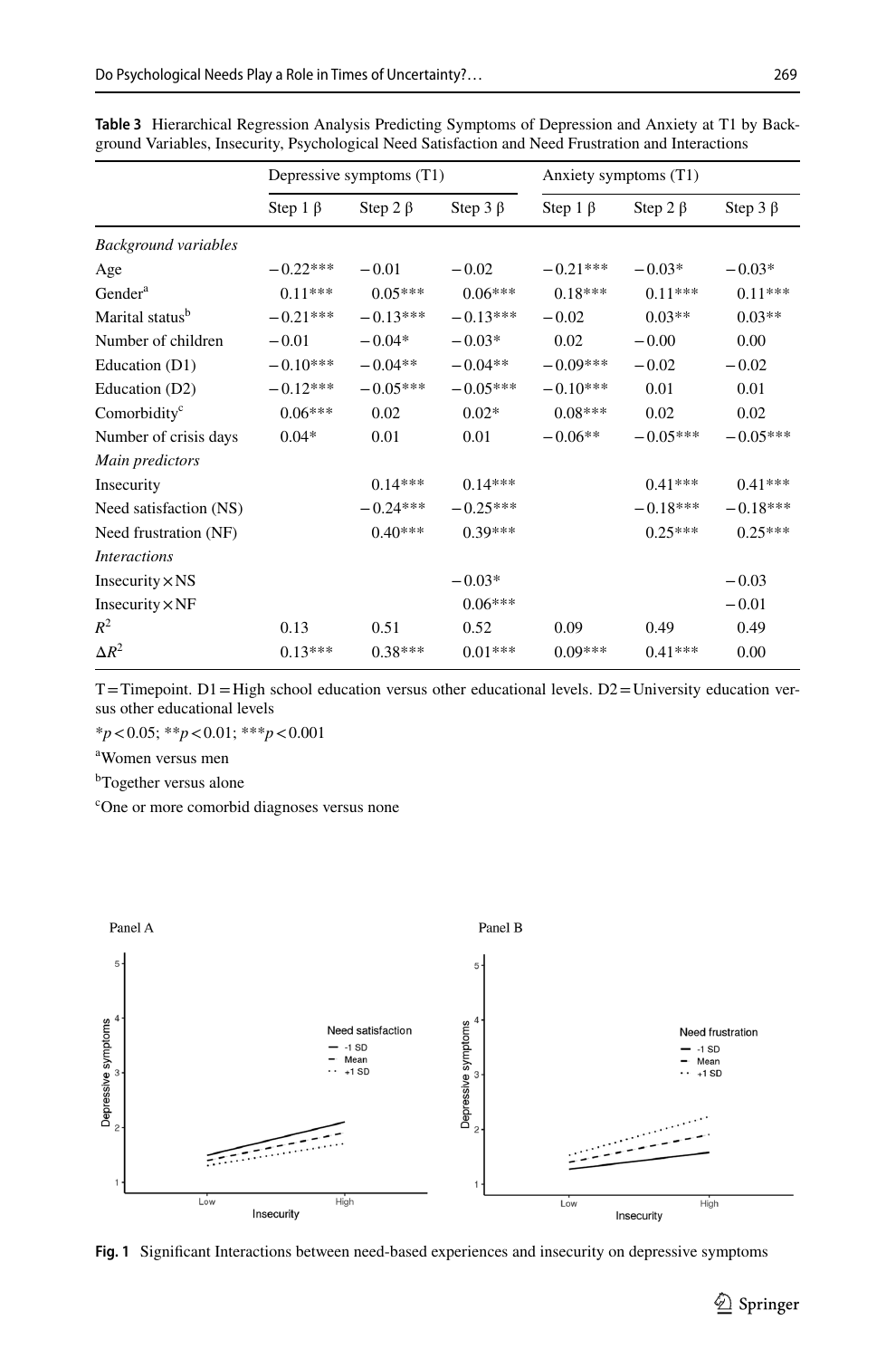|                             | Life satisfaction $(T2)$ |                |                | Sleep quality $(T2)$ |                |                |
|-----------------------------|--------------------------|----------------|----------------|----------------------|----------------|----------------|
|                             | Step 1 $\beta$           | Step 2 $\beta$ | Step $3 \beta$ | Step $1 \beta$       | Step 2 $\beta$ | Step $3 \beta$ |
| <b>Background variables</b> |                          |                |                |                      |                |                |
| Age                         | 0.00                     | $-0.06$        | $-0.05$        | 0.04                 | $-0.03$        | $-0.03$        |
| Gender <sup>a</sup>         | $-0.06*$                 | $-0.05$        | $-0.05$        | $-0.01$              | 0.00           | 0.00           |
| Marital status <sup>b</sup> | 0.04                     | 0.03           | 0.03           | 0.01                 | $-0.01$        | $-0.01$        |
| Number of children          | 0.03                     | 0.05           | 0.05           | 0.05                 | 0.05           | 0.05           |
| Education (D1)              | 0.05                     | 0.03           | 0.03           | $0.09*$              | 0.07           | 0.07           |
| Education (D2)              | 0.05                     | 0.03           | 0.03           | 0.06                 | 0.04           | 0.04           |
| Comorbidity <sup>c</sup>    | $-0.05$                  | $-0.05$        | $-0.05$        | $-0.00$              | $-0.00$        | $-0.01$        |
| Number of crisis days       | $-0.02$                  | $-0.01$        | $-0.01$        | $-0.01$              | $-0.01$        | $-0.01$        |
| Outcome at T1               | $0.63***$                | $0.51***$      | $0.51***$      | $0.56***$            | $0.49***$      | $0.49***$      |
| Main predictors             |                          |                |                |                      |                |                |
| Insecurity                  |                          | $-0.06$        | $-0.05$        |                      | $-0.06$        | $-0.07*$       |
| Need satisfaction (NS)      |                          | 0.05           | 0.06           |                      | 0.02           | 0.01           |
| Need frustration (NF)       |                          | $-0.15***$     | $-0.15**$      |                      | $-0.17***$     | $-0.17***$     |
| <i>Interactions</i>         |                          |                |                |                      |                |                |
| Insecurity $\times$ NS      |                          |                | 0.05           |                      |                | $-0.04$        |
| Insecurity $\times$ NF      |                          |                | 0.04           |                      |                | $-0.04$        |
| $R^2$                       | 0.43                     | 0.45           | 0.45           | 0.32                 | 0.36           | 0.36           |
| $\Delta R^2$                | $0.43***$                | $0.03***$      | 0.00           | $0.33***$            | $0.04***$      | 0.00           |

<span id="page-13-0"></span>**Table 4** Hierarchical regression analysis predicting life satisfaction and sleep quality at T2 by background variables, insecurity, psychological need satisfaction and need frustration and interactions

 $T=T$ imepoint. D1=High school education versus other educational levels. D2=University education versus other educational levels

\**p*<0.05; \*\**p*<0.01; \*\*\**p*<0.001

a Women versus men

b Together versus alone

c One or more comorbid diagnoses versus none

Finally, none of the interactions between insecurity and need-based experiences were signifcant in Step 3. To gain more insight into the domain-specifc efects of insecurity, all above reported hierarchical regression analyses were repeated, this time including the four domain-specifc scores of insecurity instead of the global score. Results of these analyses can be found in the ["Appendix"](#page-20-0).

## **3.2.2 The Mediating Role of Need‑Based Experiences**

To test the mediational hypothesis (Hypothesis 3), Structural Equation Modeling (SEM) was performed using Mplus 8.3 (Muthén & Muthén, [2017\)](#page-24-14) with Robust Maximum Likelihood as estimator. The full information maximum likelihood procedure was employed to estimate missing data (Schafer & Graham, [2002](#page-25-17)). We employed several indices to evaluate the fit of these path models, namely the  $\chi^2$  test, the Comparative Fit Index (CFI), the Standardized Root Mean Square residual (SRMR), and the Root Mean Square Error of Approximation (RMSEA). An acceptable ft was indicated by χ2/*df* ratio of 2 or below, CFI values of 0.95 or above, SRMR values of 0.08 or below, and RMSEA values of 0.06 or below (Hu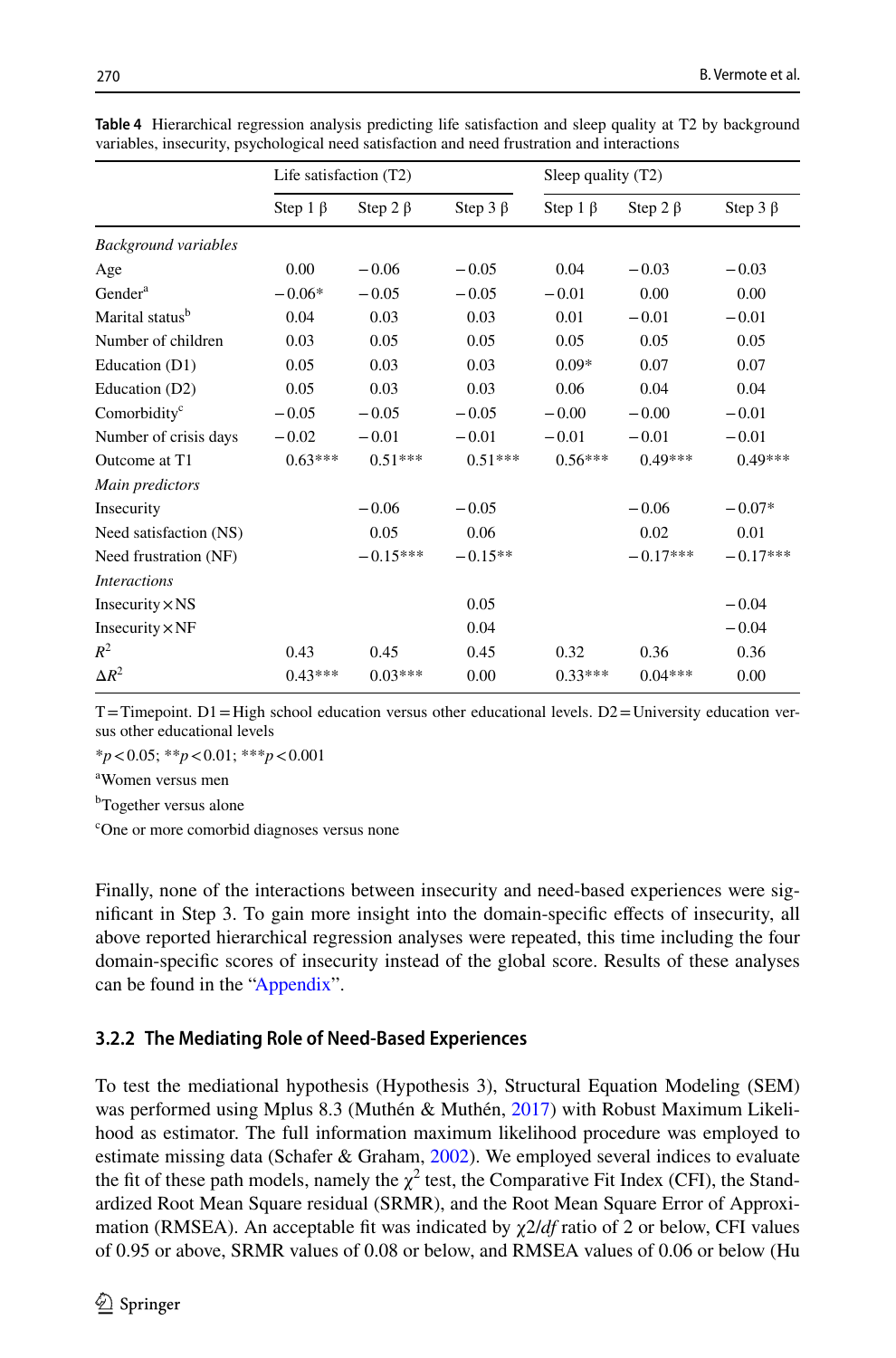|                             |                | Depressive symptoms (T2) |                |                | Anxiety symptoms (T2) |                |
|-----------------------------|----------------|--------------------------|----------------|----------------|-----------------------|----------------|
|                             | Step $1 \beta$ | Step 2 $\beta$           | Step $3 \beta$ | Step $1 \beta$ | Step 2 $\beta$        | Step $3 \beta$ |
| <b>Background variables</b> |                |                          |                |                |                       |                |
| Age                         | $-0.01$        | 0.02                     | 0.02           | $-0.03$        | 0.01                  | $-0.00$        |
| Gender <sup>a</sup>         | $0.06*$        | $0.05*$                  | $0.05*$        | 0.01           | 0.02                  | 0.02           |
| Marital status <sup>b</sup> | $-0.06*$       | $-0.07**$                | $-0.07**$      | $-0.04$        | $-0.01$               | $-0.01$        |
| Number of children          | $-0.05$        | $-0.06$                  | $-0.06$        | 0.00           | $-0.01$               | $-0.01$        |
| Education (D1)              | $-0.03$        | $-0.02$                  | $-0.02$        | $-0.04$        | $-0.02$               | $-0.02$        |
| Education (D2)              | $-0.03$        | $-0.01$                  | $-0.01$        | $-0.02$        | 0.01                  | 0.01           |
| Comorbidity <sup>c</sup>    | $0.05*$        | $0.05*$                  | $0.05*$        | $0.07**$       | $0.07**$              | $0.08**$       |
| Number of crisis days       | 0.01           | 0.01                     | 0.01           | 0.00           | $-0.01$               | $-0.00$        |
| Outcome at T1               | $0.73***$      | $0.63***$                | $0.63***$      | $0.74***$      | $0.57***$             | $0.57***$      |
| Main predictors             |                |                          |                |                |                       |                |
| Insecurity                  |                | $0.06*$                  | $0.06*$        |                | $0.12***$             | $0.13***$      |
| Need satisfaction (NS)      |                | $-0.01$                  | $-0.01$        |                | $-0.02$               | $-0.02$        |
| Need frustration (NF)       |                | $0.11**$                 | $0.11**$       |                | $0.17***$             | $0.15***$      |
| <i>Interactions</i>         |                |                          |                |                |                       |                |
| Insecurity $\times$ NS      |                |                          | $-0.00$        |                |                       | $-0.02$        |
| Insecurity $\times$ NF      |                |                          | 0.01           |                |                       | 0.06           |
| $R^2$                       | 0.59           | 0.61                     | 0.60           | 0.57           | 0.60                  | 0.61           |
| $\Delta R^2$                | $0.60***$      | $0.01***$                | 0.00           | $0.58***$      | $0.03***$             | $0.01**$       |

<span id="page-14-0"></span>**Table 5** Hierarchical regression analysis predicting symptoms of depression and anxiety at T2 by background variables, insecurity, psychological need satisfaction and need frustration and interactions

 $T=T$ imepoint.  $D1=$ High school education versus other educational levels.  $D2=$ University education versus other educational levels

\**p*<0.05; \*\**p*<0.01; \*\*\**p*<0.001

a Women versus men

b Together versus alone

c One or more comorbid diagnoses versus none

& Bentler, [1999](#page-23-16); Kline, [2005](#page-24-15)). To control for background variables, all variables were frst regressed on the background variables and the unstandardized residual scores derived from these regressions were used as variables in the SEM models.

In a frst path model, we entered insecurity as a predictor of need satisfaction and need frustration which, in turn, were modelled as predictors of outcomes assessed at T1. Because we expected that need-based experiences would play a partially mediating role, direct efects from insecurity to the four outcomes were allowed. As the model was fully saturated, the model initially had a perfect fit  $(\chi^2/df=0)$  $(\chi^2/df=0)$  $(\chi^2/df=0)$ ; CFI = 1.00; SRMR = 0; RMSEA = 0). As displayed in Fig. 2 (coefficients appearing before the slash), insecurity related negatively to need satisfaction and positively to need frustration, with need-based experiences in turn relating signifcantly and in expected directions to all four outcomes. Insecurity also related directly to the outcomes, displaying negative associations with life satisfaction and sleep quality and positive associations with depressive and anxiety symptoms. To test the signifcance of indirect efects, we used bootstrapping (using 1000 draws), a nonparametric resampling procedure that is currently recommended (Preacher & Hayes, [2008](#page-24-16)). All indirect efects were found to be signifcant. That is, insecurity was related indirectly via need satisfaction (NS) and need frustration (NF) to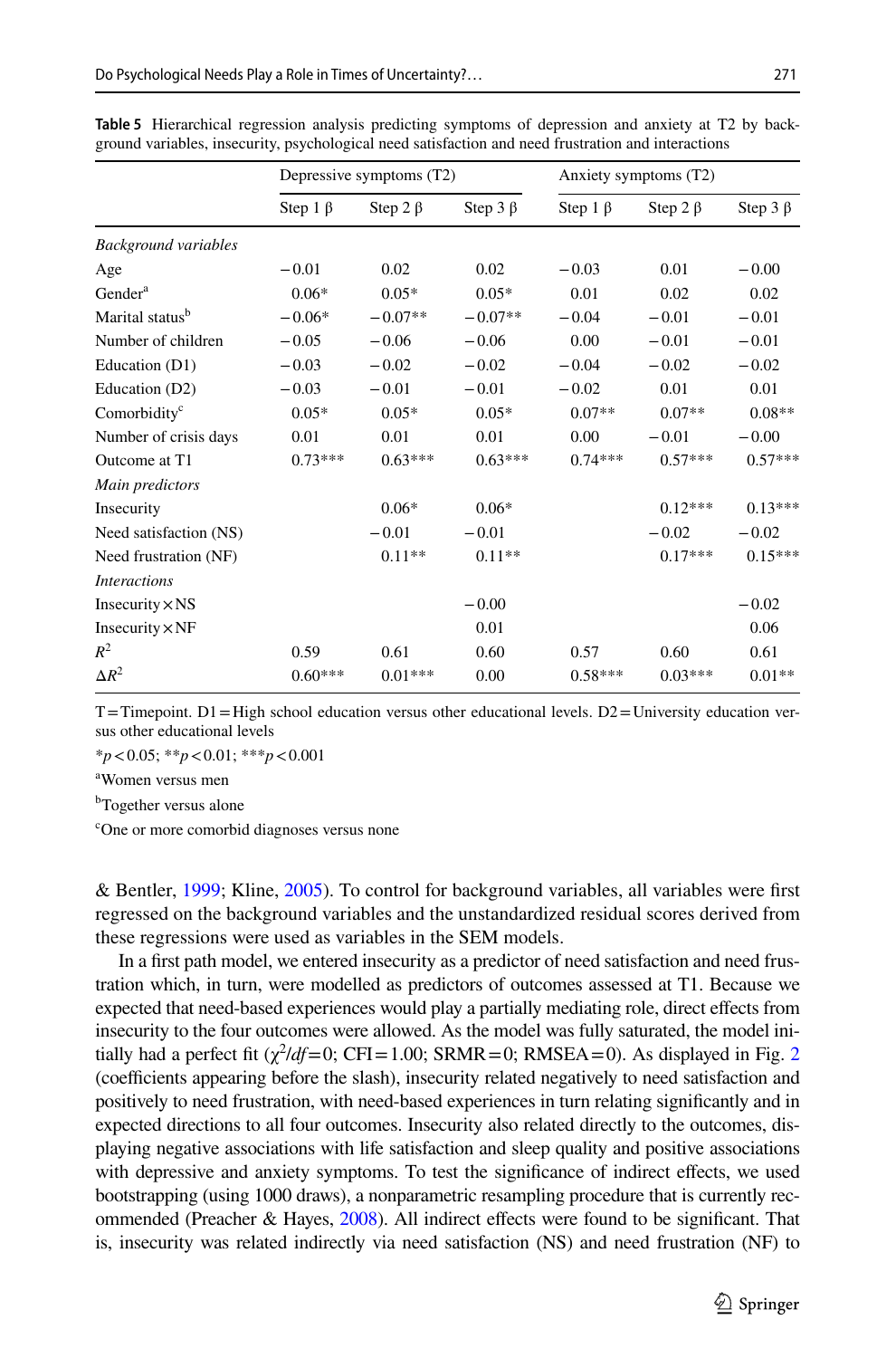

<span id="page-15-0"></span>**Fig. 2** Structural path model depicting the relation between insecurity, need-based experiences, and outcomes. *Note* Coefficients appearing before and after the slash refer, respectively to the T1 and T2 model. For reasons of parsimony, correlations between the outcome variables are not displayed.  $**p* < 0.05$ ; \*\**p*<0.01

life satisfaction (NS: 95% CI [−0.093, −0.069]; NF: 95% CI [−0.120, −0.089]), sleep quality (NS: 95% CI [−0.038, −0.018]; NF: 95% CI [−0.088, −0.056]), depressive symptoms (NS: 95% CI [0.053, 0.075]; NF: 95% CI [0.148, 0.182]), and anxiety symptoms (NS: 95% CI [0.037, 0.055]; NF: 95% CI [0.091, 0.121]).

We repeated this mediational model in the longitudinal subsample, this time including T2 outcomes while controlling for T1 outcomes. Specifcally, insecurity (T1) was entered as a predictor of need-based experiences (T1) which, in turn, were modeled as predictors of the outcomes at T2 while controlling for levels of the outcomes at T1. This model had a good fit  $(\chi^2/df = 2.06; CFI = 1.00; SRMR = 0.03; RMSEA = 0.03)$  $(\chi^2/df = 2.06; CFI = 1.00; SRMR = 0.03; RMSEA = 0.03)$  $(\chi^2/df = 2.06; CFI = 1.00; SRMR = 0.03; RMSEA = 0.03)$ . As displayed in Fig. 2 (coefficients appearing after the slash), insecurity related to both need-based indicators. However, only need frustration (but not need satisfaction) was related to changes in the outcomes, with higher levels of need frustration predicting a decrease in life satisfaction and sleep quality and an increase in symptoms of depression and anxiety. Diferent from the concurrent path model, only one direct efect was signifcant: insecurity related positively to increases in anxiety symptoms. Finally, the indirect efects from insecurity via need frustration to life satisfaction (95% CI [−0.120, −0.067]), sleep quality (95% CI [−0.105, −0.053]), depressive symptoms (95% CI [0.074, 0.124]), and anxiety symptoms (95% CI [0.077, 0.129]) were all signifcant. To gain more insight into the domain-specifc efects of insecurity, the two above stated path models were repeated, this time including the four domain-specifc scores of insecurity instead of the global score. Results of these analyses can be found in the ["Appendix"](#page-20-0).

# **4 Discussion**

The worldwide COVID-19 pandemic poses major challenges for individual citizens and for society at large. It is critically important to address the question how to support individuals' mental health and resilience in times of threat. To the extent that predictors of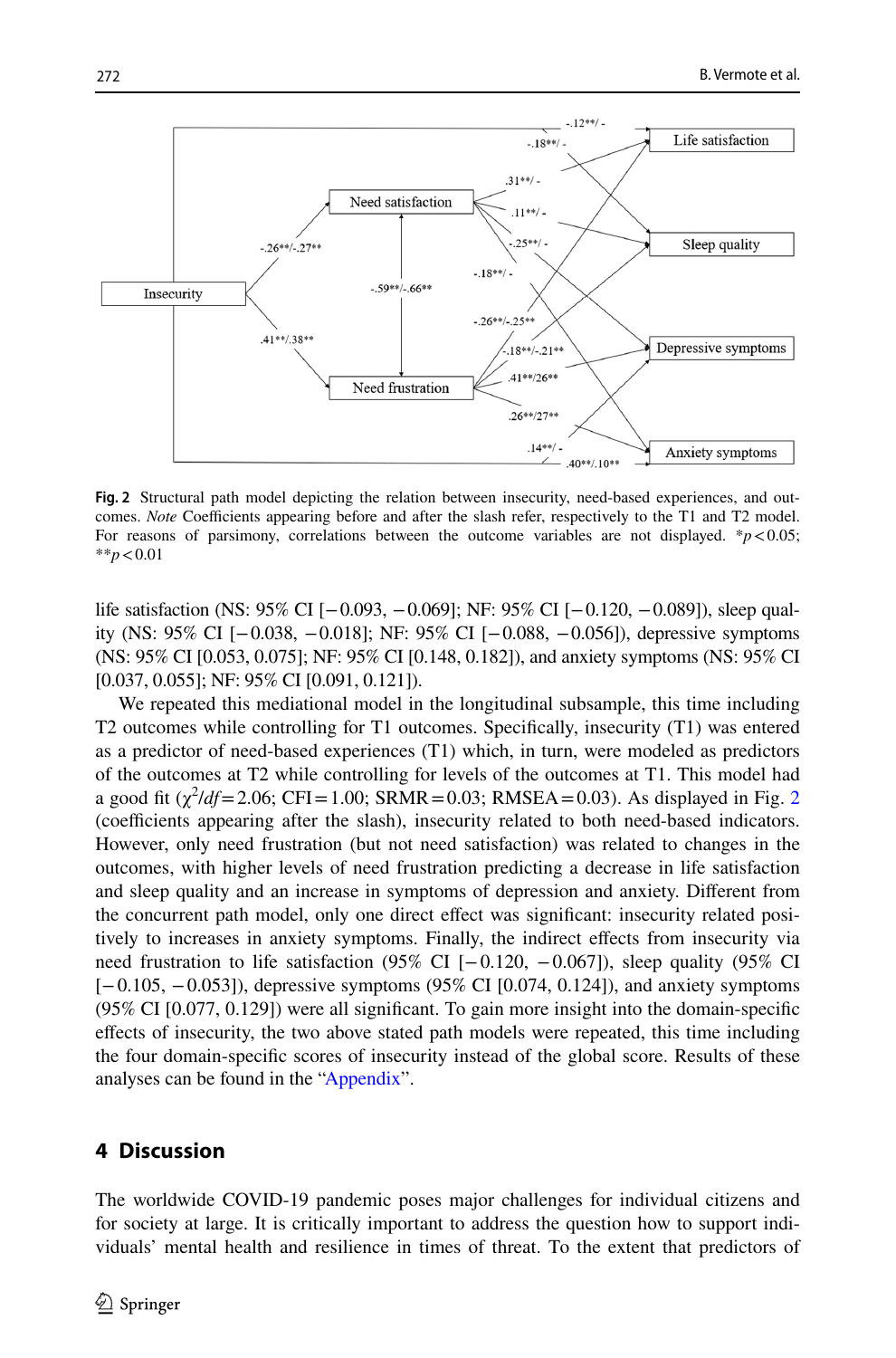well-being can be identifed, they can be targeted during interventions as to help citizens replenish their mental resources. The present study, conducted during the frst ten days of the lockdown period in Belgium, ofered a unique opportunity to study the separate and combined roles of felt security, as emphasized by Maslow [\(1955](#page-24-17)), and the psychological needs for autonomy, competence, and relatedness, as studied within Basic Psychological Need Theory (Ryan & Deci, [2017\)](#page-25-1), in the prediction of citizens' mental health. Although Maslow's ideas regarding the role of diferent needs in well-being have been heavily popularized and appear in almost every basic textbook on psychology (e.g., Pawlik & Rosenz-weig, [2000](#page-24-18)), there is a lack of systematic research on this theory. In contrast, the topic of psychological needs as proposed within BPNT has been researched avidly over the past two decades (Vansteenkiste et al., [2020\)](#page-25-2). The present study sought to examine the unique roles and interplay of these psychological needs during times of distress as elicited by the COVID-19 crisis, both from a cross-sectional as well as a longitudinal perspective.

#### **4.1 Felt Insecurity**

The lockdown required a fexible and resilient response from citizens. From one day to the other, all Belgian citizens were obliged to stay at home, to minimize social contacts, to keep physical distance when doing essential displacements (e.g., grocery shopping), to take extra care of personal hygiene (e.g., washing hands), and to engage in teleworking as much as possible. This sudden rupture in people's daily routine elicited considerable insecurity. The present fndings suggest that the situational insecurity, that is, the lack of clarity and predictability of the situation at large, was the most salient concern. At the beginning of the lockdown, Belgian citizens were required to adhere to a set of intrusive measures, but no information could be given at that point about how long the measures would apply. Because the government communicated in a scattered and fragmented way, some individuals may even have perceived the situation as chaotic (Morbée et al., 2020). As an increasing number of COVID-19 virus infections were identifed in the frst weeks, citizens also were worried about getting infected themselves. These factors help explain why health-related insecurity was also peaking at that moment.

Financial worries and insecurity with respect to the availability of food and medical care were also prevalent, albeit to a lesser extent. Interestingly, for all types of insecurity assessed, the standard deviation around the mean was substantial, indicating that some individuals felt overwhelmed by the sudden change and others perceived the situation as less threatening, perhaps even as a welcome change of their daily routines. Most likely, these diferences in appraised insecurity do not merely refect *perceived* diferences, as if they would exist only in the eye of the beholder. Instead, perhaps some individuals were exposed to more *objective* threats than others, with the crisis involving a direct loss of income for some or a confrontation with the virus in one's immediate or distant social network for others. With a stronger accumulation of actually threatening life events, people are likely to experience more subjective insecurity.

After controlling for various sociodemographic characteristics, felt insecurity at T1 was found to predict individuals' life satisfaction (T1) as well as their symptoms of depression and anxiety (T1 and T2). Insecurity was related particularly strongly to symptoms of anxiety, which is logical as strong worries and concerns easily translate into anxiety. Interestingly, the cost associated with felt insecurity was also visible through reduced sleep quality (T1). This suggests that physical security, located by Maslow on the second tier of the need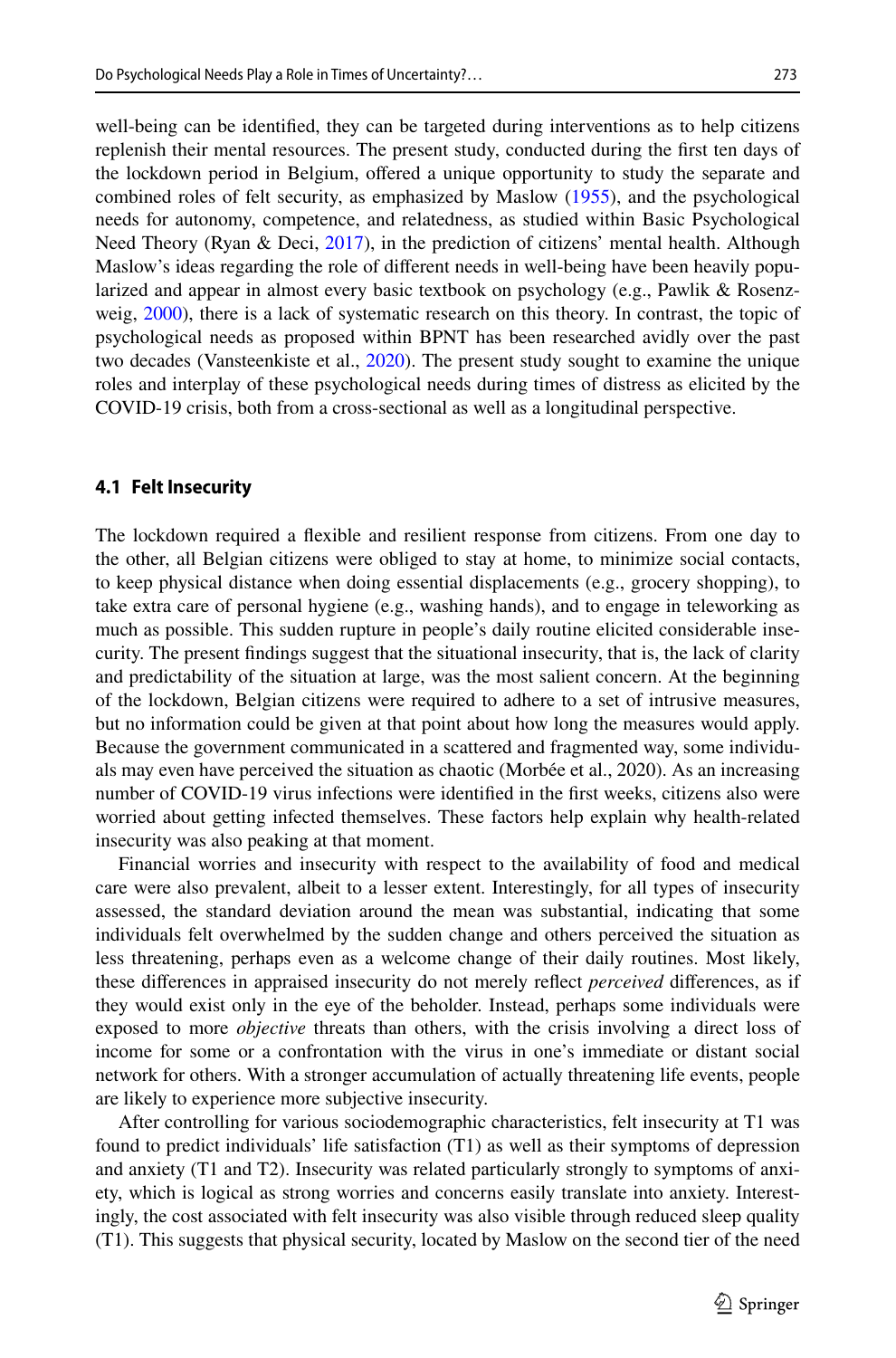pyramid, relates to lower satisfaction of the biological need for sleep, which is situated at the frst tier of Maslow's need pyramid.

These fndings are congruent with previous studies in specifc populations that sufered from specifc types of threats, including South-African adults growing up in an unsafe neighborhood, Chinese labor worker immigrants living in poor circumstances (Chen et al., [2015a\)](#page-23-11), and Russian workers occupying precarious jobs (Rasskazova et al., [2016](#page-24-8)). In the present study, the threats examined were not sample-specifc, but population-wide as all Belgian citizens were confronted with a range of diferent insecurities.

#### **4.2 Interplay Between Basic Psychological Needs and Felt Insecurity**

In addition to felt insecurity, the basic psychological needs were found to uniquely predict individuals' (mal)adjustment. Both the satisfaction as well as the frustration of the psychological needs related uniquely to individuals' mental health, above and beyond the role of felt insecurity. In the longitudinal analyses, need frustration appeared the most robust predictor, accounting for shifts in (mal)adjustment over a 1-week period. These fndings confrm Hypothesis 1a and suggest that the efects of need-based dynamics cannot be explained away by felt insecurity. These fndings speak to the robust character of the basic psychological needs and contradict predictions derived from Maslow's hierarchical needs model that 'growth' needs play a minimal role on a moment when felt insecurity is peaking. These fndings converge with similar evidence for the role of BPNT's psychological needs obtained in prior studies (Chen et al., [2015a;](#page-23-11) Sheldon et al., [2001\)](#page-25-13). Also, congruent with the dual-pathway model, need frustration was the more systematic predictor of ill-being (Bartholomew et al., [2011](#page-22-4)) and poor sleep quality (Campbell et al., [2022\)](#page-23-17). Although need satisfaction uniquely predicted concurrent life satisfaction, as has been documented in prior cross-sectional work (e.g., Chen et al., [2015a](#page-23-11)), it did not predict shifts in life satisfaction. Perhaps, experiences of need frustration may have been most salient in the beginning of the sudden lockdown, thereby afecting people's life satisfaction more strongly.

Further, no systematic evidence was obtained for the hypothesis that felt security would moderate efects of either the satisfaction or frustration of BPNT's needs (Hypothesis 2b). Out of the eight examined interaction efects, only two were found to be signifcant, each time in the prediction of depressive symptoms. In neither of both cases did insecurity cancel out the efects of need-based dynamics, as can be expected on the basis of Maslow's pre-potency principle [\(1955](#page-24-17)). Instead, the costs associated with experienced need frustration or a lack of need satisfaction were amplifed at high levels of insecurity. Said diferently, when two risk factors are present simultaneously, individuals are extra vulnerable for symptoms of depression. In addition, the association between need satisfaction and depressive symptoms was magnifed at high levels of insecurity.

Overall, in the present study we found little evidence for an interactive relation between insecurity and BPNT's needs. We also examined a diferent type of interplay, whereby the efects of felt insecurity on mental health would be partially mediated by the basic psychological needs. This possibility of mediation implies that insecurity may hamper opportunities for need satisfaction and may even come with more need frustrating experiences (Rasskazova et al., [2016](#page-24-8)). To illustrate, the unpredictability and rapidly changing character of the pandemic may lead individuals to question their competencies to efectively handle the situation, may require individuals to re-organize their lifestyle in non-desired directions, or may elicit relational tension between individuals in their way of coping with adversity. Evidence for the hypothesized partial mediational model was obtained, with felt insecurity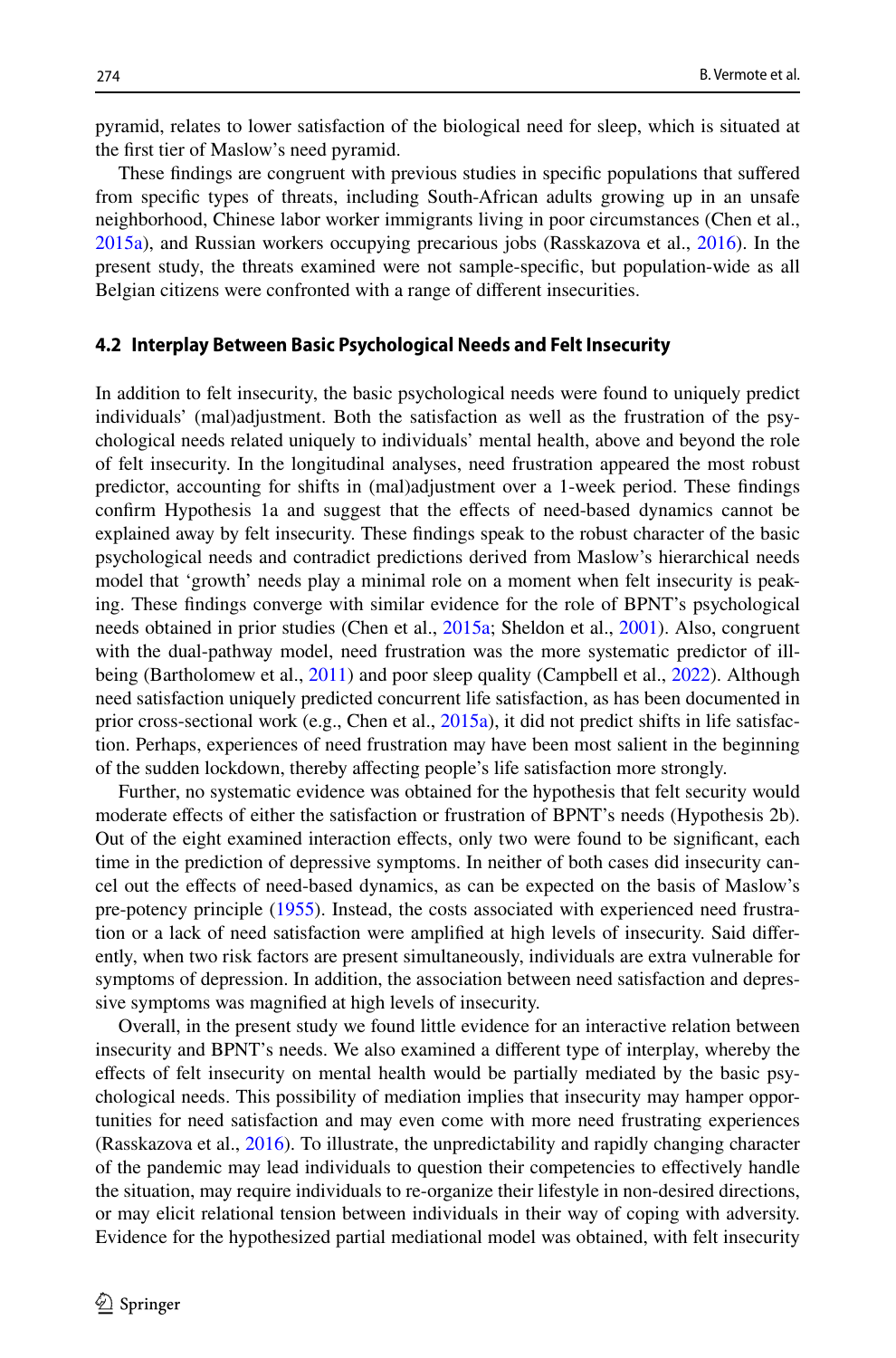relating both directly and indirectly to (mal)adjustment via need-based dynamics. In contrast, anxiety remained directly related to adjustment outcomes, both concurrently and longitudinally, a plausible result given that felt insecurities may be a direct source of anxiety. Strikingly, need frustration continued to play a systematic mediating role, even in the longitudinal analyses and in spite of the strong linkage between the predictor and outcome. Similar evidence has been reported for a mediating role of need satisfaction in the relation between job insecurity and job-related well-being (Van der Elst et al., [2012\)](#page-25-18).

## **4.3 Theoretical and Practical Implications**

The present study has important theoretical and practical implications. Theoretically, Maslow [\(1943](#page-24-6)) called for the study of individuals' motivations and needs in an integrative fashion, thereby highlighting the role of biological, physical and psychological needs that were theorized to operate in a hierarchical-sequential way. To evolve towards a broader need theory, current psychological theories, like BPNT, would do well to additionally study other needs, like the need for physical security.

In this context, it is important to be precise about the specifc conceptualization of psychological needs within Maslow and BPNT. From a Maslowian perspective, psychological needs are growth needs (e.g., love, self-esteem, self-actualization), meaning that their functional role becomes salient when lower-order defciency-needs are met frst. Yet, from a BPNT perspective, the needs for autonomy, competence, and relatedness are not just growth-oriented in nature. Instead, they are basic in nature. The term "basic" implies that their functional role is not dependent upon the satisfaction of other needs. Much like organisms need sufficient food and water to survive and to grow physically (termed basic needs by Maslow), the satisfaction of BPNT's basic psychological needs represent essential ingredients of adjustment across contexts and cultures. As a result, from a BPNT-perspective, no hierarchical ordering in the functional role of felt insecurity and psychological need dynamics would be argued for.

Having said this, we concur with Maslow's assumption that physical security and psychological needs are dynamically related. Within this study, we aimed to contribute to insight in the nature of this dynamic interplay, thereby testing both the possibility of an interactive interplay and a sequential, mediational interplay. Future work on this important theme would do well to adopt a longitudinal design with multiple assessments of all measured constructs to examine how diferent needs afect each other across time. This would allow for the examination of reciprocal dynamics. For example, studies have shown that people who were deprived from sleep experience less need satisfaction over time, in part because they do have less energy to proactively seek need-fulflling activities (Campbell et al., [2017a](#page-23-18)).

Additionally, the present study confrms that both the satisfaction and frustration of psychological needs matters, both in terms of afecting wellness outcomes, but also in playing a directional role in our functioning (Vansteenkiste et al., [2020](#page-25-2)). Much like defciency needs begin to dominate the organism when unfulflled, also experiences of need frustration can steer individuals towards more need-conducive choices (Laporte et al., [2021](#page-24-19)). Yet, even when satisfed, the needs continue to guide people's functioning, as they infuence the aims a person volitionally pursues. In this way, the above results show that citizens' basic psychological needs could potentially serve as a lever for mental health in times of threat. From a practical perspective, people receive ideally contextual support for their psychological needs from close others (e.g., family members and friends). At a macro-level,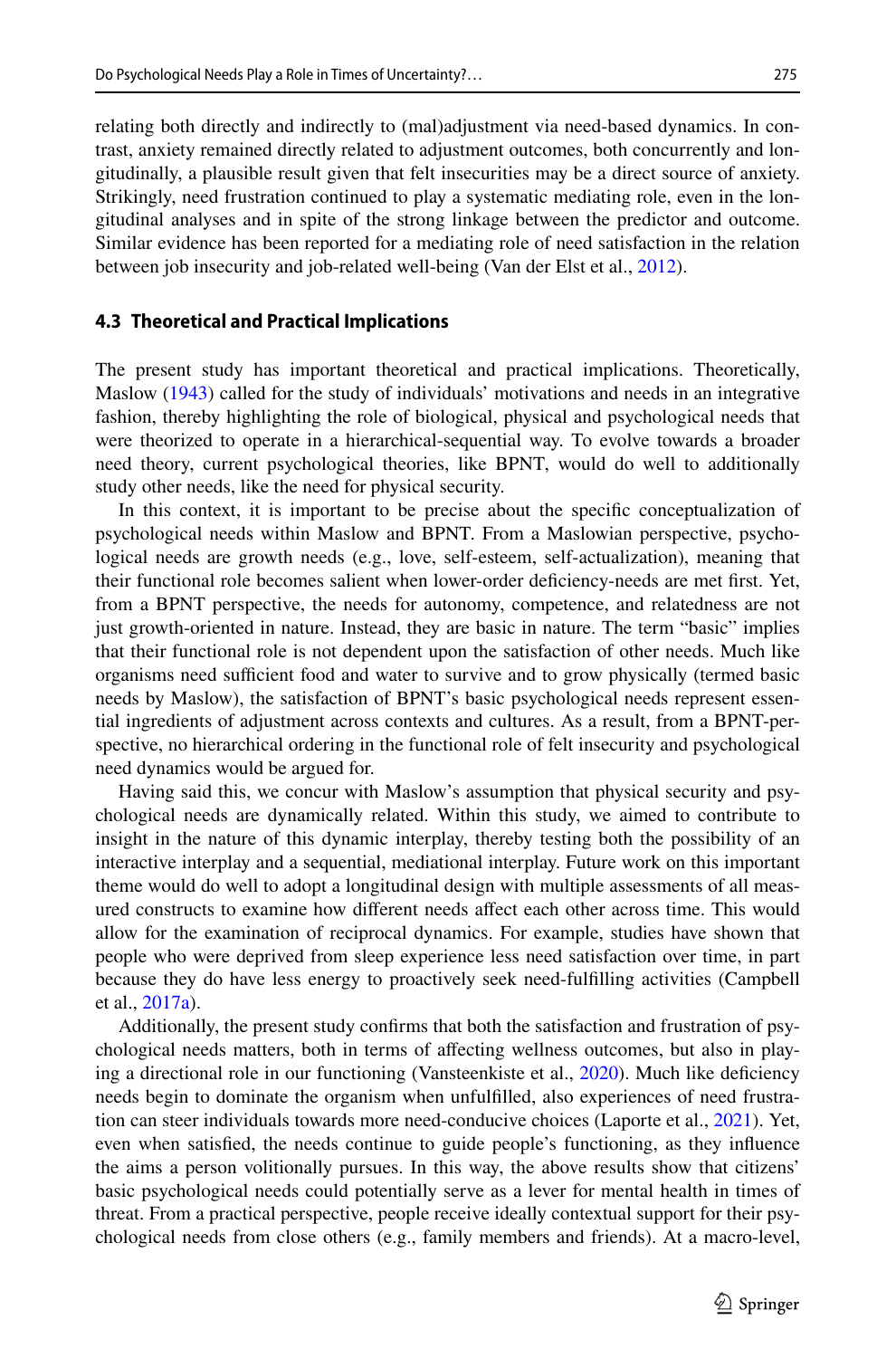individuals' need-based experiences also depend to some extent upon governmental policy and, in particular, the government's capacity to systematically use a motivating communication style such that citizens more willingly endorse the measures (Martela et al., [2021](#page-24-20)), while also taking sufficiently risk-reducing measures to keep citizens' feelings of worry and insecurity under control.

In addition to such contextual support for the needs, citizens may proactively seek and engage in need satisfying activities, an approach that has been referred to as need crafting in recent research (De Bloom et al., [2020](#page-23-19); Laporte et al., [2021\)](#page-24-19). An important prerequisite for need crafting is awareness of the activities, contexts and relational partners that are conducive to one's psychological need satisfactions (Laporte et al., [2021](#page-24-19)). By acting upon this awareness, people can then maximize opportunities for need satisfaction in their life (Laporte et al., [2021\)](#page-24-19). Congruent with the idea that need crafting may serve as a factor of resilience in stressful conditions, Weinstein et al. [\(2016](#page-25-19)) showed in a study with Syrian refugees residing in a fugitive camp that seeking out need satisfying activities was associated with less need frustration and lower distress. Next to interventions targeting an agentic and proactive focus on the basic psychological needs, citizens could beneft from adequate emotion regulation as a more reactive resource because they inevitably also encounter need frustrating and emotionally troubling episodes. Support for emotion regulation could be ofered for instance in an E-health intervention that informs people about how to cope better with feelings of insecurity and need frustration. Experimental research has shown that integrative emotion regulation is linked with less anxiety and stress in stressful conditions (e.g., Roth et al., [2014](#page-24-21)). As such, integrative emotion regulation, which involves an active interest in one's emotions and a tendency to use these emotions as informational input for one's behavior (Roth et al., [2019](#page-25-20)), could be a target for interventions.

#### **4.4 Limitations**

Several limitations need to be acknowledged when interpreting the results. First, all constructs were measured via self-reports, and using single items for some outcomes (e.g., sleep quality and life satisfaction). Although this approach has been used in previous studies (e.g. Fujita & Diener, [2005](#page-23-12)), future research would do well to use multiple items or objective markers of mental health and sleep quality (e.g., actigraphy; Morgenthaler et al., [2007\)](#page-24-22) to reduce same-source and shared method variance. Moreover, a broader set of outcomes that are more observable could be examined, including acting-out behaviors and self-medication. In the context of the restrictions imposed by the government to contain the coronavirus, oppositional defance to follow the rules might be an important outcome to include. Second, the generalizability of the results may be hampered because our sample was predominantly female and highly educated, thus forming a rather homogeneous group. In addition, the participants at wave 2 may represent a selective subset of the total population. Participating at Wave 2 was voluntary and a fairly large percentage of those being willing to participate at Wave 2 eventually did not do so. As a counterargument, attrition analyses indicated that dropout was completely at random with respect to the demographics and study variables of interest. Third, given the cross-sectional nature of some results, caution is needed when interpreting the fndings. Although the longitudinal component was a strength of the study, future research would do well to include three waves of data withing a longer timeframe in order to more fully examine mediation mechanisms. In that respect, a baseline assessment before the COVID-19 crisis would have been ideal to examine possible changes in mental health due to COVID.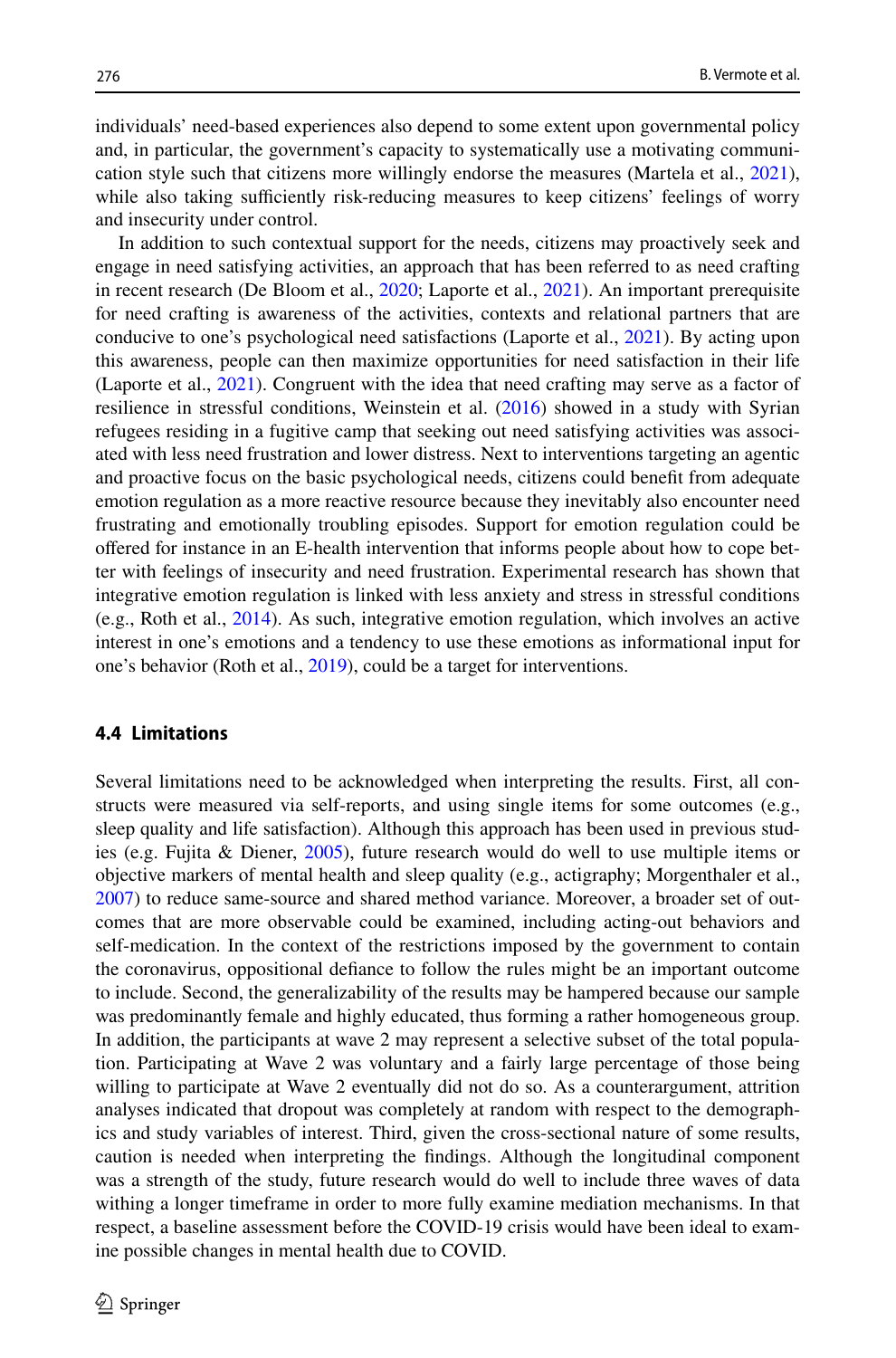The results of the present study shed a new light on the interactive interplay between the physical need for security from a Maslowian perspective and the basic psychological needs from an SDT perspective. Both felt insecurity and need-based experiences explained unique variance in citizens' mental health, with need frustration being a particularly strong predictor. Apparently, need frustration—which represents the 'dark side' of individuals' need-based experiences—plays a more prominent role in mental health during challenging and troubling times such as the COVID-19 crisis. In addition, some evidence for a sequential relationship was obtained, with some of the associations between felt insecurity and mental health problems being mediated by need-based experiences, and need frustration in particular. Overall, the present research has both practical and theoretical importance. Practically, observing that BPNT's need satisfaction matters above and beyond felt insecurity/safety in the prediction of well-being suggests that, even in destabilizing times, it remains critical to foster psychological need satisfaction. Theoretically, the study of felt physical insecurity and psychological needs provides a deeper insight in the interrelation between diferent types of needs and ofers the possibility to test diferent key assumptions about the BPNT needs (i.e., their essential importance, universality, and pervasiveness) in a conservative fashion. In this way, the present study may serve as a point of reference for future longitudinal studies examining the complex and dynamic interplay between the need for security and BPNT's psychological needs.

# <span id="page-20-0"></span>**Appendix: Efects of Domain‑Specifc Insecurity**

## **Unique and Interactive Role of Domain‑Specifc Insecurity and Need‑Based Experiences**

To gain more insight into the domain-specifc efects of insecurity, we performed four additional hierarchical regression analyses, this time including the four domain-specifc scores of insecurity (i.e., health, fnancial, situation, medication) instead of the total insecurity score as predictors of the four outcomes at T1. When entering insecurity and needbased experiences, result showed that insecurity about finance ( $β = -0.07$ ,  $p < 0.001$ ) and the situation ( $\beta = -0.11$ ,  $p < 0.001$ ) as well as need satisfaction ( $\beta = 0.31$ ,  $p < 0.001$ ) and need frustration ( $β = 0.25$ ,  $p < 0.001$ ) related to a lower level of life satisfaction. Insecurity about health (β = −0.02, *p* = 0.13) and medication (β = −0.00, *p* = 0.81) was unrelated to life satisfaction. Both sleep quality (β ranging between  $-0.12$  and  $-0.07$ ,  $p < 0.001$ ), depressive symptoms (β ranging between 0.04 and 0.11, *p*<0.001) and anxiety symptoms (β ranging between 0.04 and 0.28,  $p < 0.001$ ) were predicted by insecurity about health, fnance, and the situation at large. Only anxiety symptoms were related to insecurity about medication ( $\beta$ =0.05, *p*<0.001). Similar to the models with the general score of insecurity, both need satisfaction and need frustration unique predicted all four outcomes in the expected direction. With regard to the interactions between the domain-specifc scores of insecurity and need-based experiences, 6 out of the 32 tested interaction terms (ca. 19%) were significant with most of these involving situational insecurity ( $\beta s$  of the non-significant interaction terms ranged between −0.03 and 0.04). Specifically, insecurity with respect to the situation interacted with need satisfaction in the prediction of life satisfaction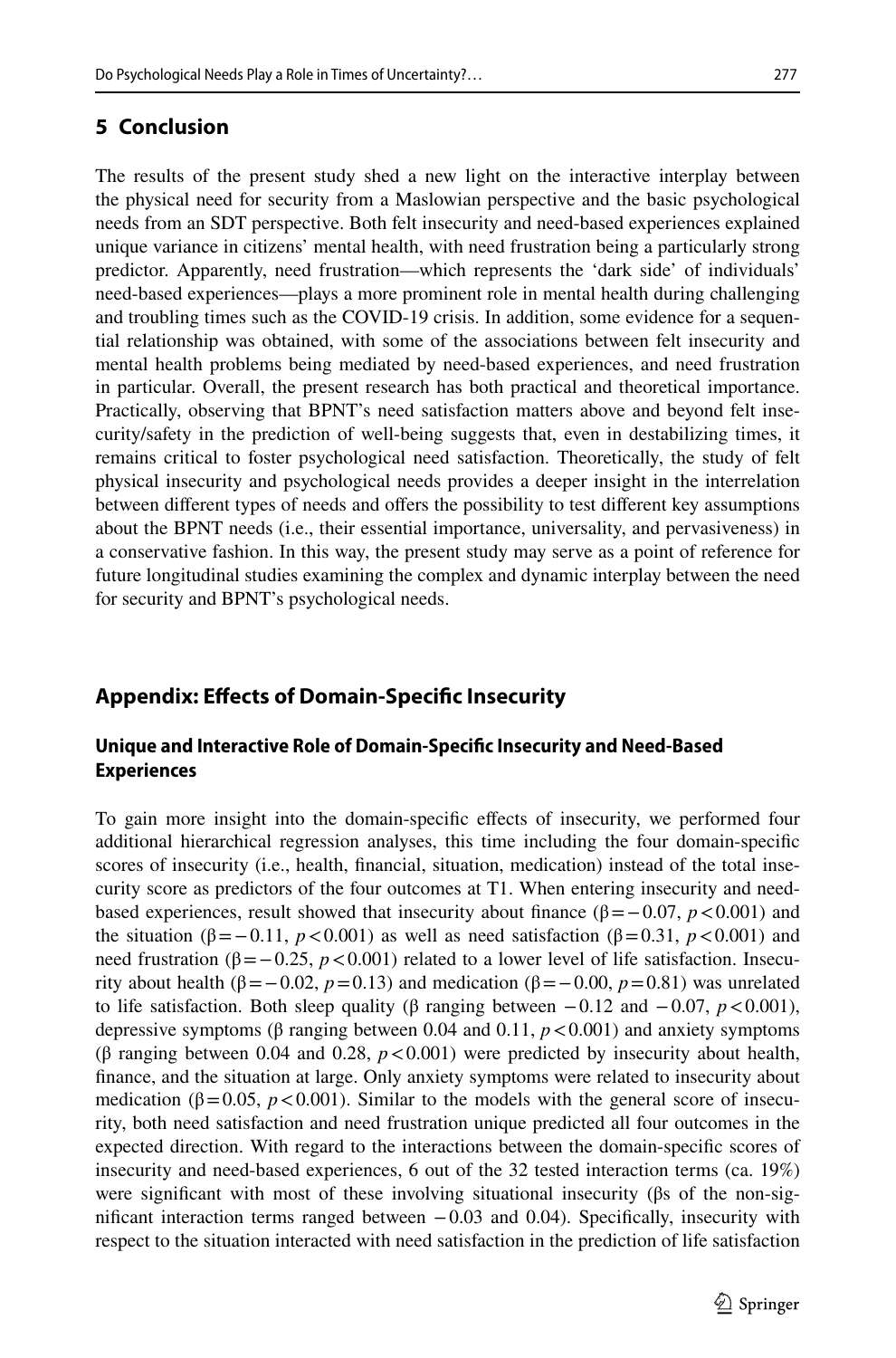$(\beta=0.05, p=0.01)$ , whereas insecurity with respect to the supply of medication interacted with need frustration in the prediction of life satisfaction  $(\beta = -0.04, p = 0.03)$ . Further, situational insecurity interacted with both need satisfaction ( $\beta$ = $-0.05$ , *p*=0.002) and need frustration (β=0.05, *p*=0.004) in the prediction of depressive symptoms, whereas fnancial insecurity also interacted with need frustration in the prediction of depressive symptoms (β=0.04,  $p=0.01$ ). Finally, situational insecurity interacted with need frustration in the prediction of anxiety symptoms ( $\beta$ =0.05, *p*=0.003). All interactions indicated that the efects of both need satisfaction and need frustration were stronger for individuals experiencing a higher level of insecurity (within a specifc domain), although the main efects of need-based experiences on the outcomes remained present across individuals difering in their level of insecurity.

We repeated these series of regression analyses in the subsample of participants who completed the follow-up assessment, this time including the T2 measures as outcomes while controlling for the outcome at T1. Results showed that insecurity about health and medication did not predict changes in the outcomes ( $\beta$  ranging between  $-0.03$  and 0.06). Financial insecurity predicted changes in sleep quality ( $\beta = -0.08$ ,  $p = 0.01$ ) and depressive symptoms ( $\beta$ =0.05,  $p$ =0.03), whereas situational insecurity related to changes in anxiety symptoms ( $β = 0.08$ ,  $p = 0.01$ ). Changes in life satisfaction were not predicted by any domain of insecurity (β ranging between 0.05 and 0.01). Furthermore, need frustration related to all outcomes (life satisfaction:  $β = -0.14$ ,  $p = 0.001$ ; sleep quality:  $β = -0.17$ , *p*<0.001; depressive symptoms:  $β=0.11$ ,  $p=0.002$ ; anxiety symptoms:  $β=0.16$ ,  $p < 0.001$ ), whereas the effects of need satisfaction were non-significant (β ranging between −0.01 and 0.05). In Step 3, across the four hierarchical regression analyses, only one interaction term was signifcant: health insecurity interacted with need satisfaction in the prediction of life satisfaction ( $\beta$ =0.10, *p* <0.05). We found that health insecurity related negatively to changes in life satisfaction among individuals scoring low on need satisfaction ( $\beta = -0.24$ ; *t*=-2.45; *p*=0.01), but was unrelated to life satisfaction among individuals scoring average (β=−0.05; *t* =−1.08; *p*=0.28) or high (β=0.12; *t*=0.99; *p*=0.32) on need satisfaction. Other interaction terms were not significant (β ranging between  $-0.08$ and 0.07).

#### **The Mediating Role of Need‑Based Experiences**

To gain more insight into the domain-specific effects of insecurity, in an additional path model we replaced the overall score for insecurity with the four domain-specifc scores of insecurity as predictors of need-based experiences and the outcomes in our mediational model (all variables assessed at T1). As insecurity with respect to health was found to be unrelated to the need-based experiences and medication insecurity was unrelated to need satisfaction, these paths were removed from the model. This model yielded a good fit  $(\chi^2/df = 3.47; CFI = 1.00; SRMR = 0.01; RMSEA = 0.02)$ . Results showed that all included sources of insecurity related negatively to need satisfaction (financial:  $β = 0.10$ , *p*<0.001; situational:  $β = 0.28$ ,  $p < 0.001$ ) and positively to need frustration (β ranging between 0.09 and 0.35,  $ps < 0.001$ ), with situational insecurity having the strongest effects. Relations between need-based experiences and outcomes were highly similar to the path model including the overall score of insecurity (when predicting T2 outcomes). Several direct efects were also signifcant. Specifcally, insecurity with respect to health related to sleep quality ( $\beta = -0.11$ ,  $p < 0.001$ ), depressive symptoms ( $\beta = 0.08$ ,  $p < 0.001$ ), and anxiety symptoms ( $\beta$ =0.28,  $p$  <0.001). Situational and financial insecurity also related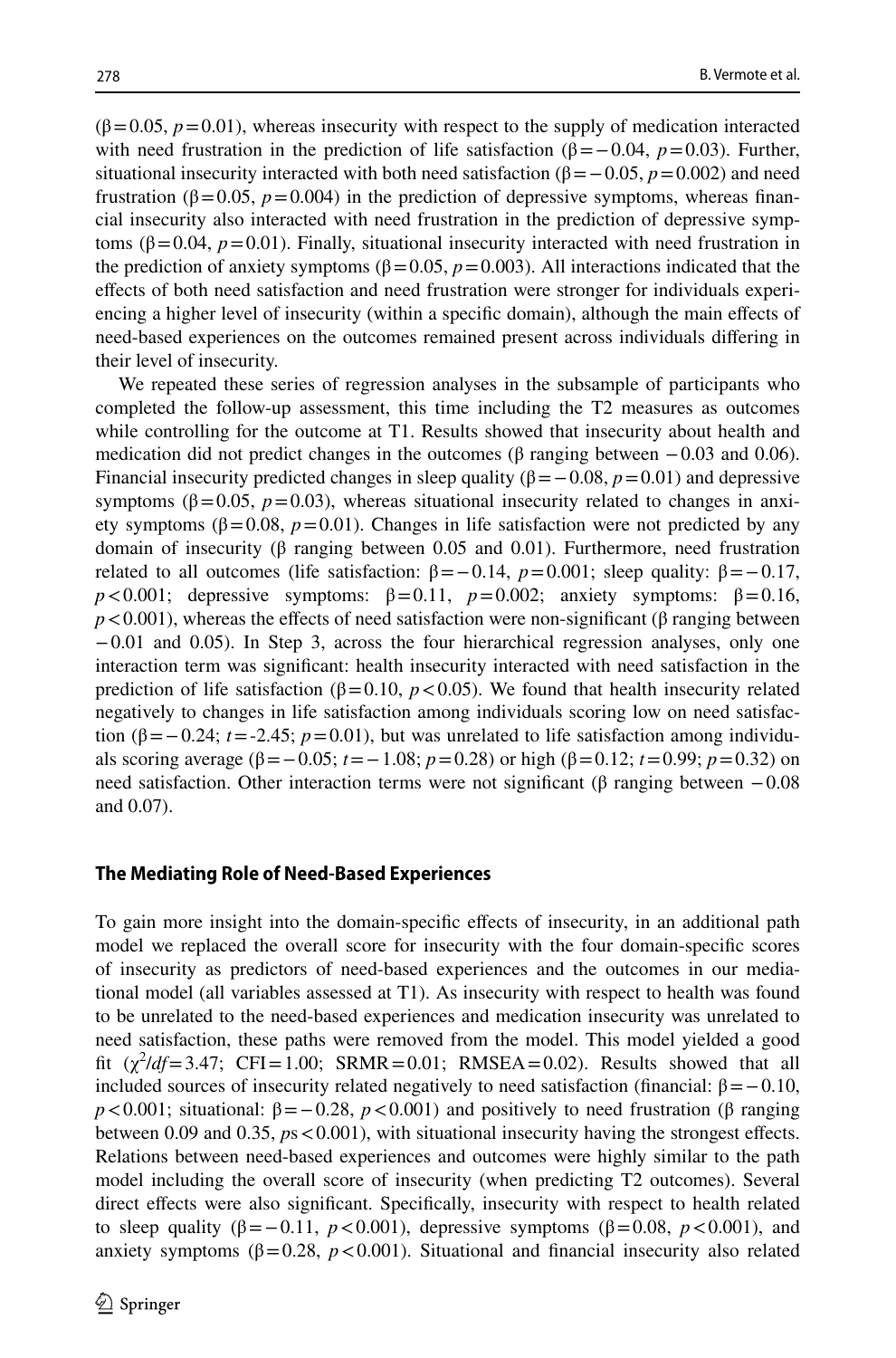directly to life satisfaction ( $\beta$ =−0.11, *p*<0.001;  $\beta$ =−0.07, *p*<0.001), sleep quality (β=−0.07, *p*<0.001; β=−0.07, *p*<0.001), depressive symptoms (β=0.11, *p*<0.001;  $β=0.03, p=0.01$ ), and anxiety symptoms ( $β=0.22, p<0.001; β=0.04, p=0.004$ ), respectively. Finally, insecurity with respect to medication related to anxiety symptoms ( $\beta$ =0.05,  $p < 0.001$ ). With respect to the correlations, the four domain-specific insecurity scores were significantly related to each other ( $\beta$  ranging between 0.21 and 0.44,  $p_s < 0.001$ ), as were all outcome variables ( $\beta$  ranging between  $-0.37$  and 0.44,  $p_s < 0.001$ ). Finally, all indirect efects were found to be signifcant.

In a second path model, we included the four domain-specifc scores of insecurity (T1) in the prediction of need-based experiences (T1) and outcomes (T2), while again controlling for levels of the outcomes at T1. This model yielded a good fit  $(\chi^2/df = 1.70)$ ;  $CFI = 1.00$ ;  $SRMR = 0.02$ ;  $RMSEA = 0.02$ ). Results showed that the relations between the four scores of domain-specifc insecurity and need-based experiences were highly similar to the previous model, whereas relations between need-based experiences and the outcomes were highly similar to the model with the global measure of insecurity. One direct efect was signifcant: insecurity with respect to health related to anxiety symptoms  $(\beta=0.09, p<0.001)$ . Additionally, the four domain-specific insecurity scores were significantly related to each other ( $\beta$  ranging between 0.20 and 0.45,  $p_s < 0.001$ ), as were all outcome variables (β ranging between −0.44 and 0.56, *p*s<0.001). Finally, all indirect efects were found to be signifcant, except for the relations from health and medication insecurity to sleep quality via need satisfaction.

**Funding** Funding was received from Ghent University.

#### **Declarations**

**Confict of interest** The authors declare that they have no confict of interest.

**Ethical Approval** The authors declare that they have complied with the American Psychological Association ethical standards. All participants flled in an informed consent before participating in the study.

# **References**

- <span id="page-22-3"></span>Arafat, S. M. Y., Kar, S. K., & Kabir, R. (2020). Possible controlling measures of panic buying during COVID-19. *International Journal of Mental Health and Addiction*. [https://doi.org/10.1007/](https://doi.org/10.1007/s11469-020-00320-1) [s11469-020-00320-1](https://doi.org/10.1007/s11469-020-00320-1)
- <span id="page-22-2"></span>Bao, Y., Sun, Y., Meng, S., Shi, J., & Lu, L. (2020). 2019-nCoV epidemic: Address mental health care to empower society. *The Lancet, 395*(10224), e37–e38. [https://doi.org/10.1016/S0140-6736\(20\)30309-3](https://doi.org/10.1016/S0140-6736(20)30309-3)
- <span id="page-22-4"></span>Bartholomew, K. J., Ntoumanis, N., Ryan, R. M., & Thøgersen- Ntoumani, C. (2011). Psychological need thwarting in the sport context: Assessing the darker side of athletic experience. *Journal of Sport & Exercise Psychology, 33*, 75–102. <https://doi.org/10.1123/jsep.33.1.75>
- <span id="page-22-1"></span>Brodeur, A., Clark, A., Fleche, S., & Powdthavee, N. (2020). *Covid-19, lockdowns and well-being: Evidence from google trends*. IZA discussion paper 13204.
- <span id="page-22-0"></span>Brooks, S. K., Webster, R. K., Smith, L. E., Woodland, L., Wessely, S., Greenberg, N., & Rubin, G. J. (2020). The psychological impact of quarantine and how to reduce it: Rapid review of the evidence. *The Lancet, 395*(10227), 912–920. [https://doi.org/10.1016/s0140-6736\(20\)30460-8](https://doi.org/10.1016/s0140-6736(20)30460-8)
- <span id="page-22-5"></span>Buysse, D. J., Reynolds, C. F., Monk, T. H., Berman, S. R., & Kupfer, D. J. (1989). The Pittsburgh sleep quality index: A new instrument for psychiatric practice and research. *Psychiatry Research, 28*, 193–213. [https://doi.org/10.1016/0165-1781\(89\)90047-4](https://doi.org/10.1016/0165-1781(89)90047-4)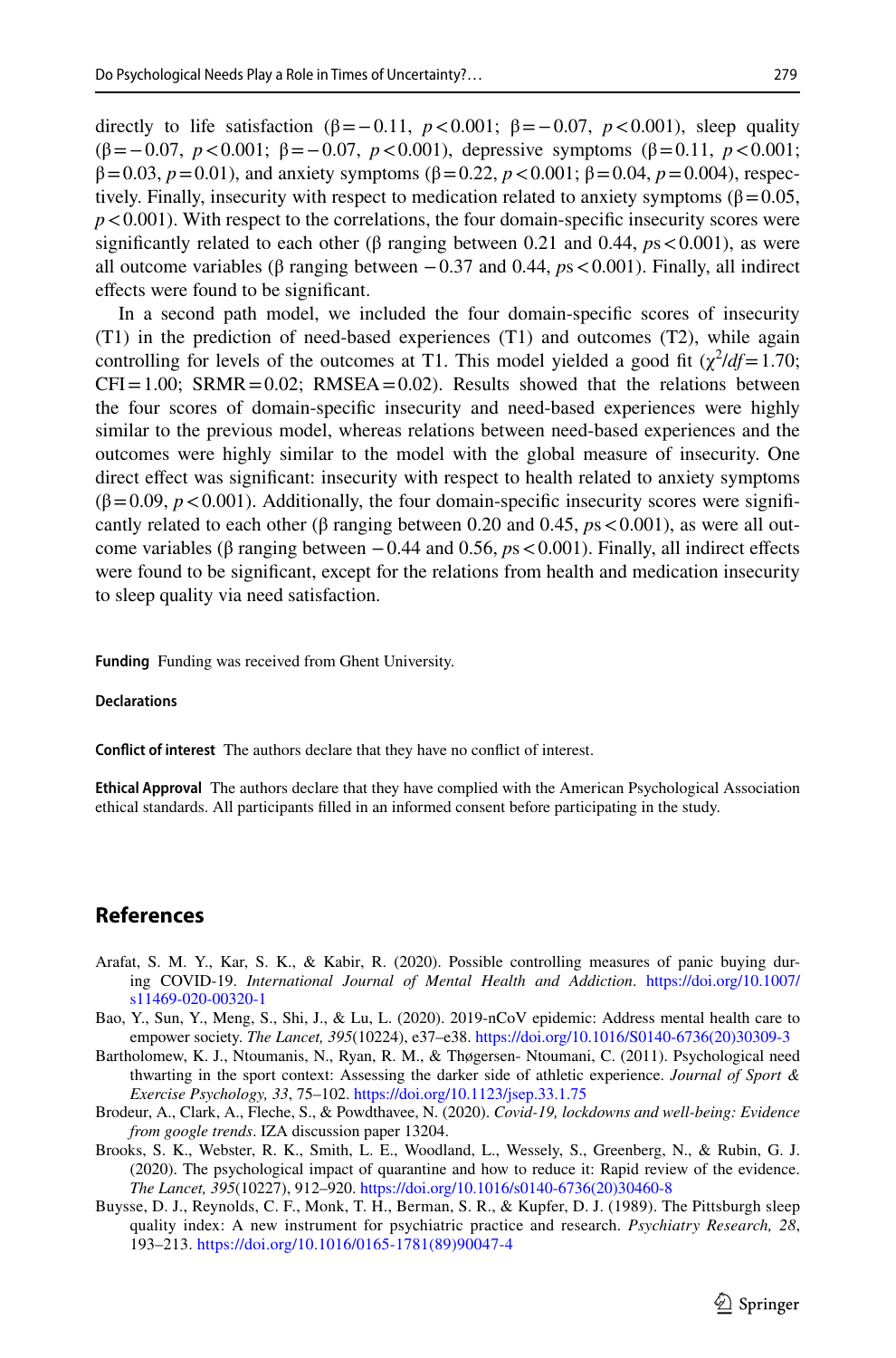- <span id="page-23-18"></span>Campbell, R., Soenens, B., Weinstein, N., & Vansteenkiste, M. (2017a). Impact of partial sleep deprivation on psychological functioning: Efects on mindfulness and basic psychological need satisfaction. *Mindfulness, 9*, 1123–1133. <https://doi.org/10.1007/s12671-017-0848-1>
- <span id="page-23-5"></span>Campbell, R., Tobback, E., Delesie, L. M., Vogelaers, D., Mariman, A., & Vansteenkiste, M. (2017b). Basic psychological need experiences, fatigue, and sleep in individuals with unexplained chronic fatigue. *Stress and Health, 33*, 645–655. <https://doi.org/10.1002/smi.2751>
- <span id="page-23-17"></span>Campbell, R., Vansteenkiste, M., Soenens, B., Vandenkerckhove, B., & Mouratidis, A. (2022). Towards a better understanding of the reciprocal relations between adolescent psychological need experiences and sleep. *Personality and Social Psychology Bulletin, 47*(3), 377–394. [https://doi.org/10.](https://doi.org/10.1177/0146167220923456) [1177/0146167220923456](https://doi.org/10.1177/0146167220923456)
- <span id="page-23-11"></span>Chen, B., Van Assche, J., Vansteenkiste, M., Soenens, B., & Beyers, W. (2015a). Does psychological need satisfaction matter when fnancial or environmental safety are at risk? *Journal of Happiness Studies, 16*, 745–766.<https://doi.org/10.1007/s10902-014-9532-5>
- <span id="page-23-6"></span>Chen, B., Vansteenkiste, M., Beyers, W., Boone, L., Deci, E. L., Duriez, B., Lens, W., Matos, L., Mouratidis, A., Ryan, R. M., Sheldon, K. M., Soenens, B., Van Petegem, S., Van der Kaap-Deeder, J., & Verstuyf, J. (2015b). Basic psychological need satisfaction, need frustration, and need strength across four cultures. *Motivation and Emotion, 39*, 216–236. [https://doi.org/10.1007/](https://doi.org/10.1007/s11031-014-9450-1) [s11031-014-9450-1](https://doi.org/10.1007/s11031-014-9450-1)
- <span id="page-23-13"></span>Cheung, F., & Lucas, R. E. (2014). Assessing the validity of single-item life satisfaction measures: Results from three large samples. *Quality of Life Research, 23*, 2809–2818
- <span id="page-23-7"></span>Church, A. T., Katigbak, M. S., Locke, K. D., Zhang, H., Shen, J., de Jesús Vargas-Flores, J., Ibáñez-Reyes, J., Tanaka-Matsumi, J., Curtis, G. J., Cabrera, H. F., Mastor, K. A., Alvarez, J. M., Ortiz, F. A., Simon, J.-Y.R., & Ching, C. M. (2013). Need satisfaction and well-being: Testing self-determination theory in eight cultures. *Journal of Cross-cultural Psychology, 44*, 507–534. [https://doi.org/](https://doi.org/10.1177/0022022112466590) [10.1177/0022022112466590](https://doi.org/10.1177/0022022112466590)
- <span id="page-23-0"></span>Das, S., Ghosh, P., Sen, B., & Mukhopadhyay, I. (2020). *Critical community size for COVID-19—A model based approach to provide a rationale behind the lockdown*. arXiv preprint [arXiv:2004.03126](http://arxiv.org/arXiv:2004.03126)
- <span id="page-23-19"></span>De Bloom, J., Vaziri, H., Tay, L., & Kujanpää, M. (2020). An identity-based integrative needs model of crafting: Crafting within and across life domains. *Journal of Applied Psychology, 105*(12), 1423– 1146.<https://doi.org/10.1037/apl0000495>
- <span id="page-23-2"></span>Fetzer, T., Hensel, L., Hermle, J., & Roth, C. (2020). *Coronavirus perceptions and economic anxiety*. arXiv preprint [arXiv:2003.03848](http://arxiv.org/arXiv:2003.03848)
- <span id="page-23-8"></span>Frankham, C., Richardson, T., & Maguire, N. (2020). Psychological factors associated with fnancial hardship and mental health: A systematic review. *Clinical Psychology Review, 77*, 101832. [https://](https://doi.org/10.1016/j.cpr.2020.101832) [doi.org/10.1016/j.cpr.2020.101832](https://doi.org/10.1016/j.cpr.2020.101832)
- <span id="page-23-12"></span>Fujita, F., & Diener, E. (2005). Life satisfaction set point: Stability and change. *Journal of Personality and Social Psychology, 88*, 158–164.<https://doi.org/10.1037/0022-3514.88.1.158>
- <span id="page-23-10"></span>Goodwin, R., Gaines, S. O., Myers, L., & Neto, F. (2010). Initial psychological responses to swine fu. *International Journal of Behavioral Medicine, 18*, 88–92.<https://doi.org/10.1007/s12529-010-9083-z>
- <span id="page-23-9"></span>Grillon, C., Baas, J. P., Lissek, S., Smith, K., & Milstein, J. (2004). Anxious responses to predictable and unpredictable aversive events. *Behavioral Neuroscience, 118*, 916–924. [https://doi.org/10.](https://doi.org/10.1037/0735-7044.118.5.916) [1037/0735-7044.118.5.916](https://doi.org/10.1037/0735-7044.118.5.916)
- <span id="page-23-4"></span>Güzel, P., Yildiz, K., Esentas, M., & Zerengök, D. (2020). "Know-how" to spend time in home isolation during COVID-19: Restrictions and recreational activities. *International Journal of Psychology and Educational Studies, 7*, 122–131.<https://doi.org/10.17220/ijpes.2020.02.011>
- <span id="page-23-15"></span>Hayes, A. F., & Matthes, J. (2009). Computational procedures for probing interactions in OLS and logistic regression: SPSS and SAS implementations. *Behavior Research Methods, 41*, 924–936. [https://](https://doi.org/10.3758/BRM.41.3.924) [doi.org/10.3758/BRM.41.3.924](https://doi.org/10.3758/BRM.41.3.924)
- <span id="page-23-14"></span>Hinz, A., Glaesmer, H., Brähler, E., Löffler, M., Engel, C., Enzenbach, C., Hegerl, U., & Sander, C. (2017). Sleep quality in the general population: Psychometric properties of the Pittsburgh Sleep Quality Index, derived from a German community sample of 9284 people. *Sleep Medicine, 30*, 57–63
- <span id="page-23-16"></span>Hu, L., & Bentler, P. M. (1999). Cutoff criteria for fit indexes in covariance structureanalysis: Conventional criteria versus new alternatives. *Structural Equation Modeling, 6*, 1–55. [https://doi.org/10.](https://doi.org/10.1080/10705519909540118) [1080/10705519909540118](https://doi.org/10.1080/10705519909540118)
- <span id="page-23-1"></span>Killgore, W. D., Cloonen, S. A., Taylor, E. C., & Dailey, N. S. (2020). Loneliness: A signature mental health concern in the era of COVID-19. *Psychiatry Research, 290*, 113117. [https://doi.org/10.](https://doi.org/10.1016/j.psychres.2020.113117) [1016/j.psychres.2020.113117](https://doi.org/10.1016/j.psychres.2020.113117)
- <span id="page-23-3"></span>Kleinberg, B., van der Vegt, I., & Mozes, M. (2020). *Measuring emotions in the Covid-19 real world worry dataset*. arXiv preprint [arXiv:2004.04225](http://arxiv.org/arXiv:2004.04225)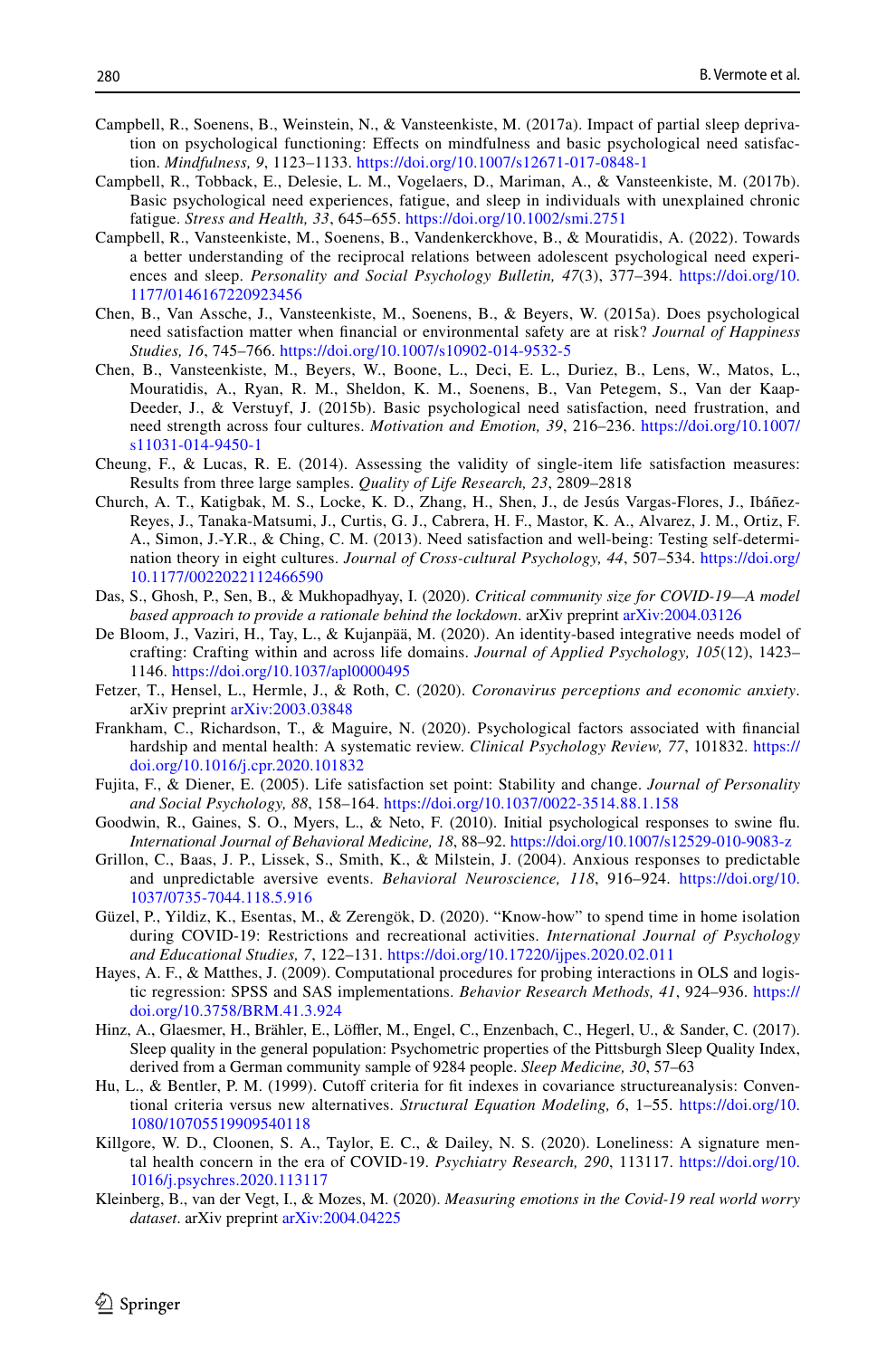- <span id="page-24-15"></span>Kline, R. B. (2005). *Principles and practice of structural equation modeling*. (2nd ed.). Guilford Publications.
- <span id="page-24-2"></span>Lades, L., Lafan, K., Daly, M., & Delaney, L. (2020). Daily emotional well-being during the COVID-19 pandemic. *British Journal of Health Psychology*.<https://doi.org/10.1111/bjhp.12450>
- <span id="page-24-19"></span>Laporte, N., Soenens, B., Brenning, K., & Vansteenkiste, M. (2021). Adolescents as active managers of their own psychological needs: The role of psychological need crafting in adolescents' psychosocial adjustment. *Journal of Adolescence*, *88*, 67–83[.https://doi.org/10.1016/j.adolescence.2021.02.004](https://doi.org/10.1016/j.adolescence.2021.02.004).
- <span id="page-24-10"></span>Little, R. (1988). A test of missing completely at random for multivariate data with missing values. *Journal of the American Statistical Association, 83*, 1198–1202.<https://doi.org/10.2307/2290157>
- <span id="page-24-13"></span>Marteau, T. M., & Bekker, H. (1992). The development of a six-item short-form of the state scale of the Spielberger State—Trait Anxiety Inventory (STAI). *British Journal of Clinical Psychology, 31*, 301– 306. <https://doi.org/10.1111/j.2044-8260.1992.tb00997.x>
- <span id="page-24-20"></span>Martela, F., Hankonen, N., Ryan, R. M., & Vansteenkiste, M. (2021). Motivating voluntary compliance to behavioural restrictions: Self-determination theory-based checklist of principles for COVID-19 and other emergency communications. *European Review of Social Psychology*. [https://doi.org/10.1080/](https://doi.org/10.1080/10463283.2020.1857082) [10463283.2020.1857082](https://doi.org/10.1080/10463283.2020.1857082)
- <span id="page-24-3"></span>Martela, F., Ryan, R. M., & Steger, M. F. (2018). Meaningfulness as satisfaction of autonomy, competence, relatedness, and benefcence: Comparing the four satisfactions and positive afect as predictors of meaning in life. *Journal of Happiness Studies, 19*, 1261–1282. [https://doi.org/10.1007/](https://doi.org/10.1007/s10902-017-9869-7) [s10902-017-9869-7](https://doi.org/10.1007/s10902-017-9869-7)
- <span id="page-24-6"></span>Maslow, A. H. (1943). A theory of human motivation. *Psychological Review, 50*, 370–396. [https://doi.org/](https://doi.org/10.1037/h0054346) [10.1037/h0054346](https://doi.org/10.1037/h0054346)
- <span id="page-24-1"></span>Maslow, A. H. (1954). *Motivation and personality*. Harper.
- <span id="page-24-17"></span>Maslow, A. H. (1955). Defciency motivation and growth motivation. In M. R. Jones (Ed.), *Nebraska symposium on motivation.*University of Nebraska Press.
- <span id="page-24-7"></span>Maslow, A. H. (1970). *Motivation and personality*. Harper & Row.
- <span id="page-24-0"></span>Mertens, G., Gerritsen, L., Duijndam, S., Salemink, E., & Engelhard, I. M. (2020). Fear of the coronavirus (COVID-19): Predictors in an online study conducted in March 2020. *Journal of Anxiety Disorders*. <https://doi.org/10.31234/osf.io/2p57j>
- <span id="page-24-22"></span>Morgenthaler, T., Alessi, C., Friedman, L., Owens, J., Kapur, V., Boehlecke, B., Brown, T., Chesson, A., Coleman, J., Lee-Chiong, T., Pancer, J., & Swick, T. J. (2007). Practice parameters for the use of actigraphy in the assessment of sleep and sleep disorders: An update for 2007. *Sleep, 30*, 519–529. [https://](https://doi.org/10.1093/sleep/30.4.519) [doi.org/10.1093/sleep/30.4.519](https://doi.org/10.1093/sleep/30.4.519)
- <span id="page-24-14"></span>Muthén, L. K., & Muthén, B. O. (2017). *Mplus user's guide*. (8th ed.). Muthén & Muthén.
- <span id="page-24-11"></span>Pavot, W., & Diener, E. (1993). Review of the satisfaction with life scale. *Psychological Assessment, 5*, 164–172. <https://doi.org/10.1037/1040-3590.5.2.164>
- <span id="page-24-18"></span>Pawlik, K., & Rosenzweig, M. R. (Eds.). (2000). *International handbook of psychology*. Sage Publications Ltd.
- <span id="page-24-16"></span>Preacher, K. J., & Hayes, A. F. (2008). Asymptotic and resampling strategies for assessing and comparing indirect efects in multiple mediator models. *Behavior Research Methods, 40*, 879–891. [https://doi.org/](https://doi.org/10.3758/BRM.40.3.879) [10.3758/BRM.40.3.879](https://doi.org/10.3758/BRM.40.3.879)
- <span id="page-24-12"></span>Radloff, S. L. (1977). The CES-D scale: A self-report depression scale for research in the general population. *Applied Psychological Measurement, 1*, 385–401. <https://doi.org/10.1177/014662167700100306>
- <span id="page-24-9"></span>Rajkumar, R. P. (2020). COVID-19 and mental health: A review of the existing literature. *Asian Journal of Psychiatry, 52*, 102066. <https://doi.org/10.1016/j.ajp.2020.102066>
- <span id="page-24-8"></span>Rasskazova, E., Ivanova, T., & Sheldon, K. (2016). Comparing the efects of low-level and high-level worker need-satisfaction: A synthesis of the self-determination and Maslow need theories. *Motivation and Emotion, 40*, 541–555. <https://doi.org/10.1007/s11031-016-9557-7>
- <span id="page-24-4"></span>Reeve, J., & Tseng, C. M. (2011). Cortisol reactivity to a teacher's motivating style: The biology of being controlled versus supporting autonomy. *Motivation and Emotion, 35*, 63–74. [https://doi.org/10.1007/](https://doi.org/10.1007/s11031-011-9204-2) [s11031-011-9204-2](https://doi.org/10.1007/s11031-011-9204-2)
- <span id="page-24-5"></span>Rodríguez-Meirinhos, A., Antolín-Suárez, L., Brenning, K., Vansteenkiste, M., & Oliva, A. (2019). A bright and a dark path to adolescents' functioning: The role of need satisfaction and need frustration across gender, age, and socioeconomic status. *Journal of Happiness Studies, 21*, 95–116. [https://doi.org/10.](https://doi.org/10.1007/s10902-018-00072-9) [1007/s10902-018-00072-9](https://doi.org/10.1007/s10902-018-00072-9)
- <span id="page-24-21"></span>Roth, G., Benita, M., Amrani, C., Shachar, B.-H., Asoulin, H., Moed, A., Bibi, U., & Kanat-Maymon, Y. (2014). Integration of negative emotional experience versus suppression: Addressing the question of adaptive functioning. *Emotion, 14*(5), 908–919.<https://doi.org/10.1037/a0037051>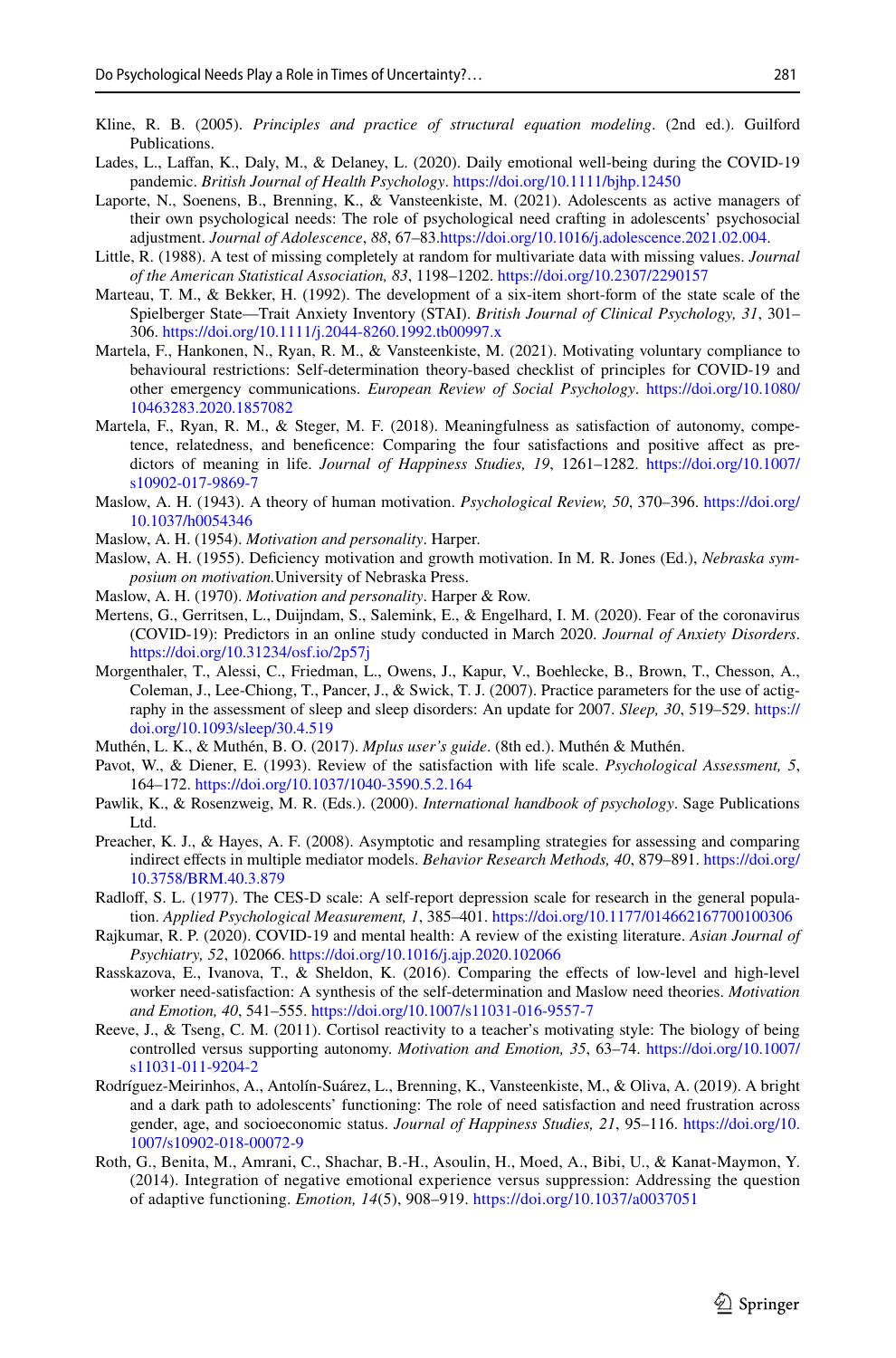- <span id="page-25-20"></span>Roth, G., Vansteenkiste, M., & Ryan, R. M. (2019). Integrative emotion regulation: Process and development from a self-determination theory perspective. *Development and Psychopathology, 31*(3), 945–956. <https://doi.org/10.1017/S0954579419000403>
- <span id="page-25-7"></span>Ryan, R. M. (1995). Psychological needs and the facilitation of integrative processes. *Journal of Personality, 63*, 397–427.<https://doi.org/10.1111/j.1467-6494.1995.tb00501.x>
- <span id="page-25-10"></span>Ryan, R. M., & Deci, E. L. (2008). From ego depletion to vitality: Theory and fndings concerning the facilitation of energy available to the self. *Social and Personality Psychology Compass, 2*, 702– 717.<https://doi.org/10.1111/j.1751-9004.2008.00098.x>
- <span id="page-25-1"></span>Ryan, R. M., & Deci, E. L. (2017). *Self-determination theory: Basic psychological needs in motivation, development, and wellness*. Guilford Publications.
- <span id="page-25-8"></span>Ryan, R. M., Deci, E. L., & Vansteenkiste, M. (2016). Autonomy and autonomy disturbances in selfdevelopment and psychopathology: Research on motivation, attachment, and clinical process. In D. Cicchetti (Ed.), *Developmental psychopathology: Theory and method.* (Vol. 1, pp. 795–849). Wiley.<https://doi.org/10.1002/9781119125556.devpsy109>
- <span id="page-25-17"></span>Schafer, J. L., & Graham, J. W. (2002). Missing data: Our view of the state of the art. *Psychological Methods, 7*, 147–177. <https://doi.org/10.1037/1082-989X.7.2.147>
- <span id="page-25-13"></span>Sheldon, K. M., Elliot, A. J., Kim, Y., & Kasser, T. (2001). What is satisfying about satisfying events? Testing 10 candidate psychological needs. *Journal of Personality and Social Psychology, 80*, 325– 339.<https://doi.org/10.1037/0022-3514.80.2.325>
- <span id="page-25-5"></span>Sheldon, K. M., & Prentice, M. (2019). Self-determination theory as a foundation for personality researchers. *Journal of Personality, 87*, 5–14.<https://doi.org/10.1111/jopy.12360>
- <span id="page-25-0"></span>Spinelli, M., Lionetti, F., Pastore, M., & Fasolo, M. (2020). *Parents and children facing the COVID-19 outbreak in Italy*. Available at SSRN 3582790. [https://doi.org/10.2139/ssrn.3582790.](https://doi.org/10.2139/ssrn.3582790)
- <span id="page-25-9"></span>Tay, L., & Diener, E. D. (2011). Needs and subjective well-being around the world. *Journal of Personality and Social Psychology, 101*, 354–365. <https://doi.org/10.1037/a0023779>
- <span id="page-25-16"></span>Van Hiel, A., & Vansteenkiste, M. (2009). Ambitions fulfilled? The effects of intrinsic and extrinsic goal attainment on older adults' ego-integrity and death attitudes. *The International Journal of Aging and Human Development, 68*, 27–51.<https://doi.org/10.2190/ag.68.1.b>
- <span id="page-25-12"></span>Vandenkerckhove, B., Vansteenkiste, M., Brenning, K., Boncquet, M., Flamant, N., Luyten, P., & Soenens, B. (2020). A longitudinal examination of the interplay between personality vulnerability and need-based experiences in adolescents' depressive symptoms. *Journal of Personality*. [https://doi.](https://doi.org/10.1111/jopy.12562) [org/10.1111/jopy.12562](https://doi.org/10.1111/jopy.12562)
- <span id="page-25-18"></span>Vander Elst, T., Van den Broeck, A., De Witte, H., & De Cuyper, N. (2012). The mediating role of frustration of psychological needs in the relationship between job insecurity and work-related wellbeing. *Work & Stress, 26*, 252–271.<https://doi.org/10.1080/02678373.2012.703900>
- <span id="page-25-6"></span>Vansteenkiste, M., Aelterman, A., De Muynck, G.-J., Haerens, L., Patall, E., & Reeve, J. (2018). Fostering personal meaning and self-relevance: A self-determination theory perspective on internalization. *Journal of Experimental Education, 86*, 30–49. [https://doi.org/10.1080/00220973.2017.13810](https://doi.org/10.1080/00220973.2017.1381067) [67](https://doi.org/10.1080/00220973.2017.1381067)
- <span id="page-25-4"></span>Vansteenkiste, M., & Ryan, R. M. (2013). On psychological growth and vulnerability: Basic psychological need satisfaction and need frustration as a unifying principle. *Journal of Psychotherapy Integration, 23*, 263–280.<https://doi.org/10.1037/a0032359>
- <span id="page-25-2"></span>Vansteenkiste, M., Ryan, R. M., & Soenens, B. (2020). Basic psychological need theory: Advancements, critical themes, and future directions. *Motivation and Emotion, 44*, 1–31. [https://doi.org/10.1007/](https://doi.org/10.1007/s11031-019-09818-1) [s11031-019-09818-1](https://doi.org/10.1007/s11031-019-09818-1)
- <span id="page-25-19"></span>Weinstein, N., Khabbaz, F., & Legate, N. (2016). Enhancing need satisfaction to reduce psychological distress in Syrian refugees. *Journal of Consulting and Clinical Psychology, 84*(7), 645–650. [https://](https://doi.org/10.1037/ccp0000095) [doi.org/10.1037/ccp0000095](https://doi.org/10.1037/ccp0000095)
- <span id="page-25-11"></span>Weinstein, N., Legate, N., Ryan, W. S., & Hemmy, L. (2019). Autonomous orientation predicts longevity: New fndings from the nun study. *Journal of Personality, 87*, 181–193. [https://doi.org/10.1111/jopy.](https://doi.org/10.1111/jopy.12379) [12379](https://doi.org/10.1111/jopy.12379)
- <span id="page-25-3"></span>Weinstein, N., & Ryan, R. (2011). A Self-determination Theory approach to understanding stress incursion and responses. *Stress and Health, 27*, 4–17.<https://doi.org/10.1002/smi.1368>
- <span id="page-25-15"></span>Xiao, H., Zhang, Y., Kong, D., Li, S., & Yang, N. (2020). Social capital and sleep quality in individuals who self-isolated for 14 days during the coronavirus disease 2019 (COVID-19) outbreak in January 2020 in China. *Medical Science Monitor, 26*, e923921-1.<https://doi.org/10.12659/msm.923921>
- <span id="page-25-14"></span>Zhang, S. X., Wang, Y., Rauch, A., & Wei, F. (2020). Health, distress and life satisfaction of people in China one month into the COVID-19 outbreak. *SSRN Electronic Journal*. [https://doi.org/10.2139/ssrn.35552](https://doi.org/10.2139/ssrn.3555216) [16](https://doi.org/10.2139/ssrn.3555216)